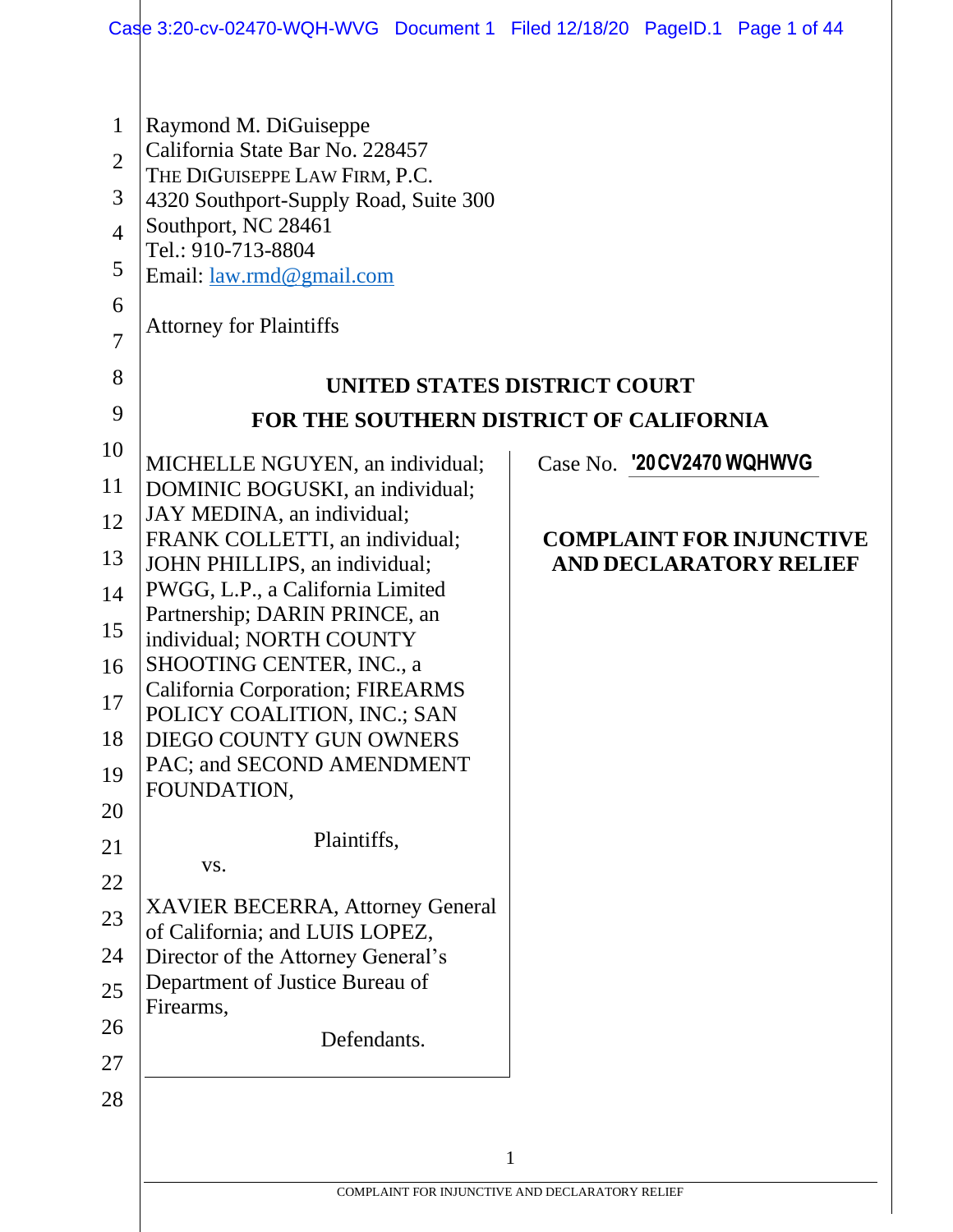2 1 2 3 4 5 6 7 8 9 10 11 12 13 14 15 16 17 18 19 20 21 22 23 24 25 26 27 28 Plaintiffs MICHELLE NGUYEN, DOMINIC BOGUSKI, JAY MEDINA, and FRANK COLLETTI ("Individual Plaintiffs"), JOHN PHILLIPS and PWGG, L.P., and DARIN PRINCE and NORTH COUNTY SHOOTING CENTER, INC. ("Retailer Plaintiffs"), FIREARMS POLICY COALITION, INC., SAN DIEGO COUNTY GUN OWNERS PAC, and SECOND AMENDMENT FOUNDATION ("Institutional Plaintiffs") (collectively "Plaintiffs"), by and through counsel of record, bring this complaint for injunctive and declaratory relief against the named Defendants, and allege as follows: **INTRODUCTION** 1. The Second Amendment protects "the right of the people to keep and bear Arms"—*plural*—which "shall not be infringed." 2. Through their enforcement of the State of California's laws and their regulations, policies, and practices, and customs, Defendants Attorney General Xavier Becerra and California Department of Justice ("DOJ") Bureau of Firearms ("BoF") Director Luis Lopez (collectively "Defendants") unconstitutionally prohibit—under pain of criminal penalty—the typical, law-abiding adult who is not prohibited from possessing and acquiring firearms—even those known to Defendants as such—from purchasing or receiving more than one new handgun at a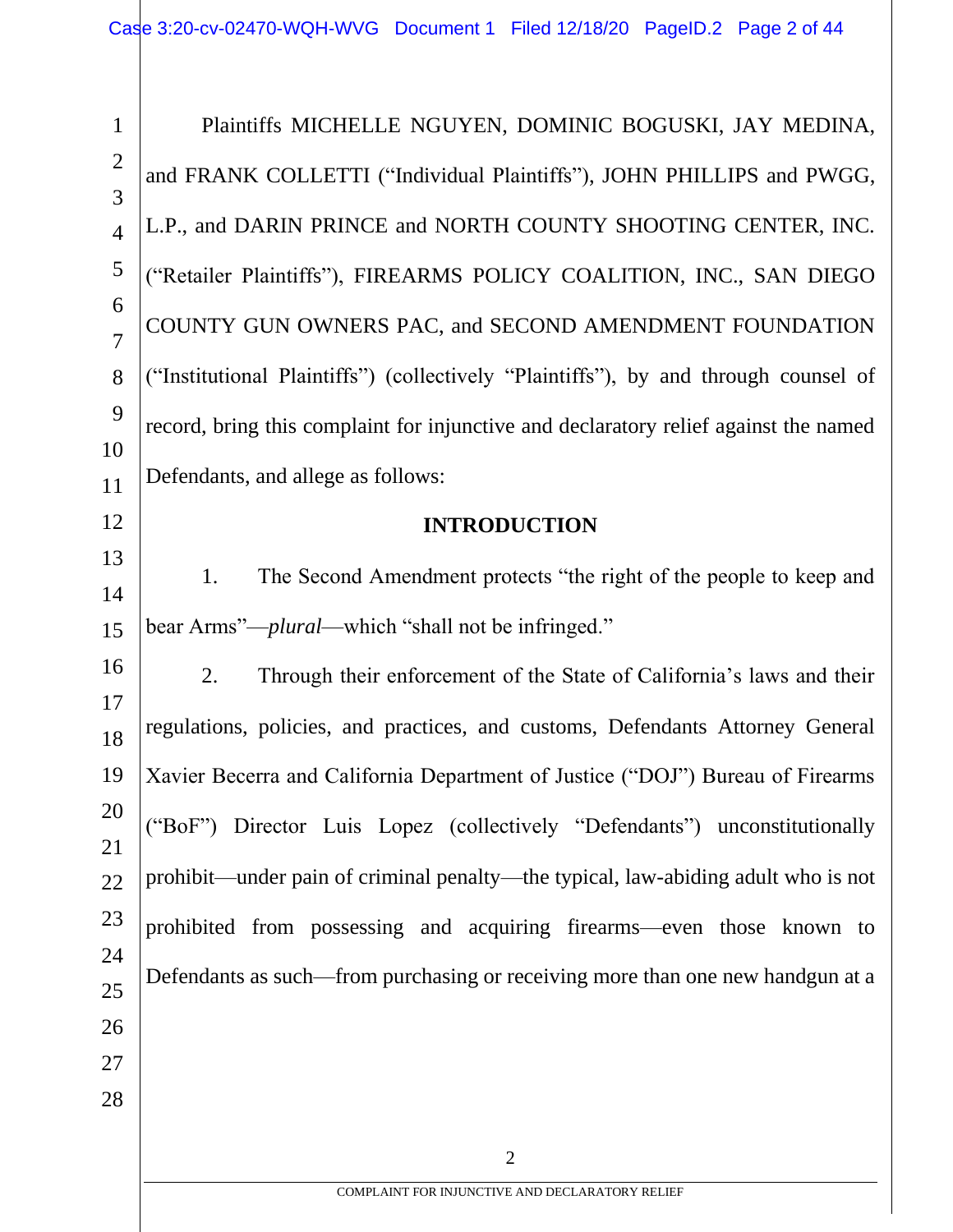1 2 3 4 5 time. *See*, *e.g.*, Cal. Penal Code  $\S 27535$ .<sup>1</sup> And as of July of 2021, that prohibition will extend to all semiautomatic centerfire rifles, thus applying to *two* large categories of constitutionally protected firearms that are unquestionably in common use for lawful purposes.

6

10

7 8 9 3. By preventing the Individual Plaintiffs and other law-abiding individuals like them from acquiring more than one arm in a single transaction, Defendants are infringing upon their fundamental right to keep and bear arms.

11 12 13 14 15 16 17 18 19 4. "[T]he enshrinement of constitutional rights necessarily takes certain policy choices off the table." *District of Columbia v. Heller*, 554 U.S. 570, 636 (2008) (*Heller*). This includes Defendants' restraints upon the right of law-abiding citizens to acquire more than one new constitutionally protected arm at a time, which patently lack a substantial relation to any legitimate government interest—much less a compelling one—and which Defendants have actively pursued with no effort to implement any less restrictive alternatives.

20

21 22 23 24 25 26 5. Moreover, Defendants have other, less restrictive means of addressing any public safety interests that the State of California may have with respect to responding to illegal firearm trafficking and straw purchases. And the State's exemptions to this ban, including for the acquisition of firearms transferred through

27

28 <sup>1</sup> Statutory references are to the California Penal Code unless otherwise indicated.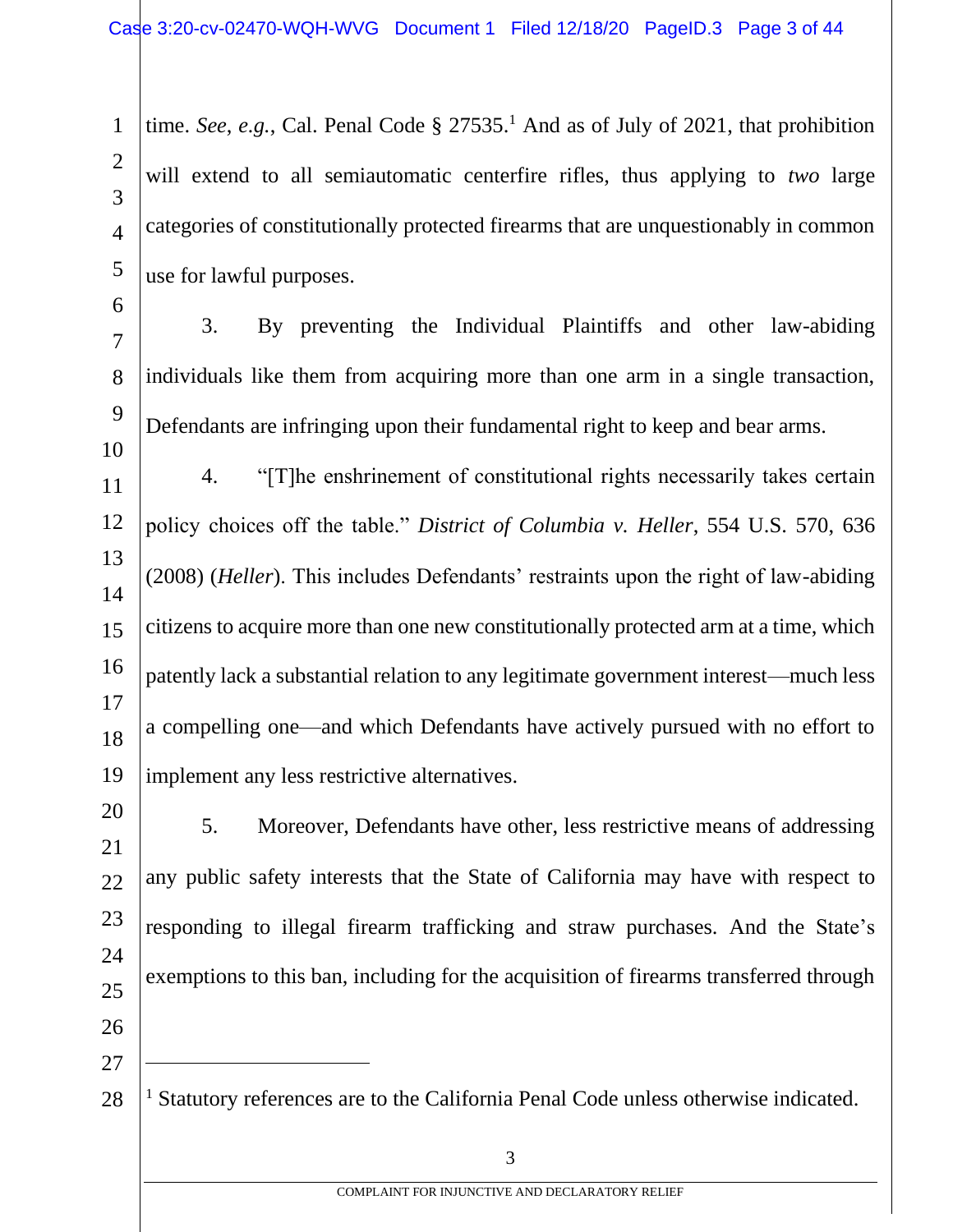1 2 the Private Party Transfer ("PPT") process, Penal Code § 28050, undermine their interests.

3

17

18

4 5 6 7 8 9 10 11 12 13 14 15 16 6. Under the Supreme Court's categorical test established in *Heller*, Defendants' laws, policies, and enforcement practices are per se unconstitutional. But even under an interest-balancing approach, Defendants' regulations fail any form of heightened scrutiny. *See*, *e.g.*, *Heller v. District of Columbia*, 801 F.3d 264, 272 (D.C. Cir. 2015) (*Heller III*) (quoting *Heller v. District of Columbia*, 670 F.3d 1244, 1258 (D.C. Cir. 2011) (*Heller II*) (even under intermediate scrutiny, the government bears the burden of demonstrating a restriction on the Second Amendment right "'promotes a substantial governmental interest that would be achieved less effectively absent the regulation,' and … that 'the means chosen are not substantially broader than necessary to achieve that interest"').

**PARTIES**

19 20 21 22 23 7. Plaintiff Michelle Nguyen is a natural person, a citizen of the United States, and a resident of San Diego County, California. Plaintiff Nguyen is a member of Plaintiffs Firearms Policy Coalition, Inc., San Diego County Gun Owners PAC, and Second Amendment Foundation.

24 25 26 27 28 8. Plaintiff Dominic Boguski is a natural person, a citizen of the United States, and a resident of San Diego County, California. Plaintiff Boguski is a member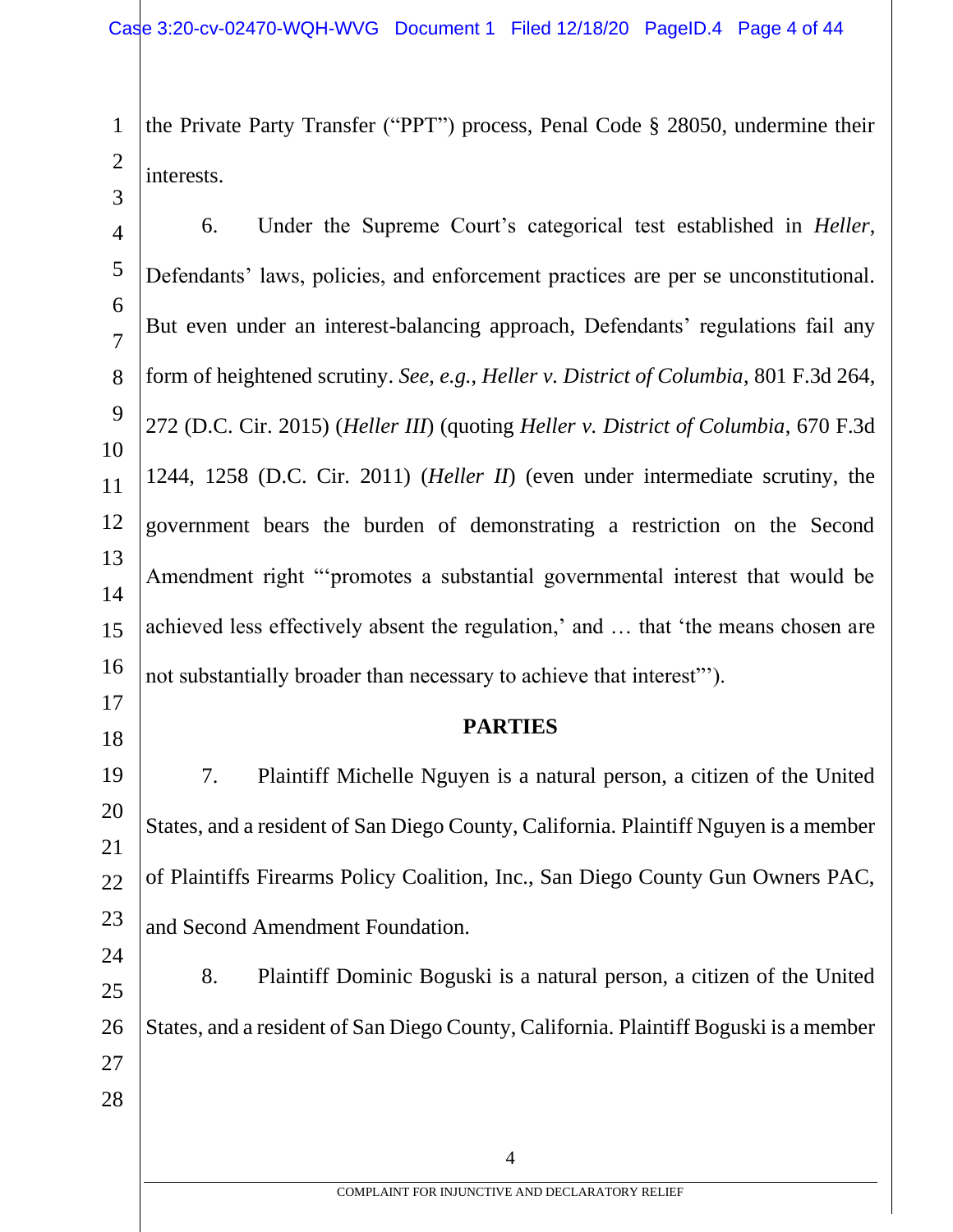1 2 of Plaintiffs Firearms Policy Coalition, Inc., San Diego County Gun Owners PAC, and Second Amendment Foundation.

3

4 5 6 7 8 9. Plaintiff Jay Medina is a natural person, a citizen of the United States, and a resident of San Diego County, California. Plaintiff Medina is a member of Plaintiffs Firearms Policy Coalition, Inc., San Diego County Gun Owners PAC, and Second Amendment Foundation.

9 10 11 12 13 14 10. Plaintiff Frank Colletti is a natural person, a citizen of the United States, and a resident of San Diego County, California. Plaintiff Colletti is a member of Plaintiffs Firearms Policy Coalition, Inc., San Diego County Gun Owners PAC, and Second Amendment Foundation.

15 16 17 18 19 20 21 22 11. Plaintiff John Phillips is a natural person and a citizen of the State of California, residing in San Diego County, California. Plaintiff Phillips is an owner and operator of firearm retailer Plaintiff PWGG, L.P, and an individual licensee associated with that retailer, including through Defendants' DOJ Bureau of Firearms. Plaintiff Phillips is a member of Plaintiffs Firearms Policy Coalition, Inc., San Diego County Gun Owners PAC, and Second Amendment Foundation.

23 24 25 26 27 28 12. Plaintiff PWGG, L.P. ("PWG"), a California limited partnership doing business as "Poway Weapons & Gear" and "PWG Range," is a licensed firearms retailer, shooting range, and training facility in the City of Poway, within San Diego County, California. Plaintiff PWG is a member of Plaintiffs Firearms Policy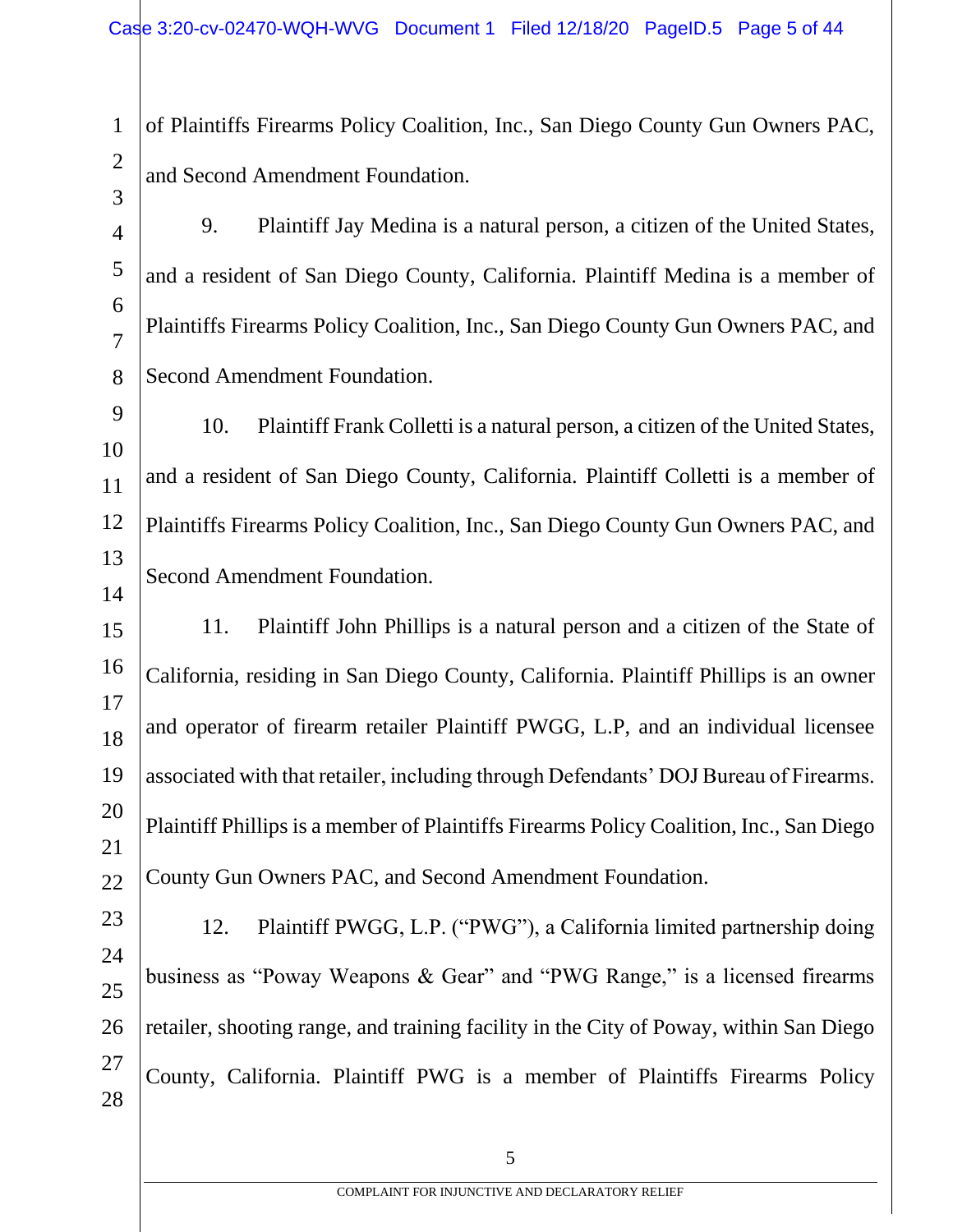1 2 Coalition, Inc., San Diego County Gun Owners PAC, and Second Amendment Foundation.

3

4 5 6 7 8 9 10 11 12 13. Plaintiff Darin Prince is a natural person and a citizen of the State of California, residing in San Diego County, California. Plaintiff Prince is an owner and operator of firearm retailer North County Shooting Center, Inc., and an individual licensee associated with that retailer, including through Defendants' DOJ Bureau of Firearms. Plaintiff Prince is a member of Plaintiffs Firearms Policy Coalition, Inc., San Diego County Gun Owners PAC, and Second Amendment Foundation.

13 14 15 16 17 18 19 14. Plaintiff North County Shooting Center, Inc. ("NCSC"), a California corporation, is a licensed firearms retailer, shooting range, and training facility, in the City of San Marcos, within San Diego County, California. Plaintiff NCSC is a member of Plaintiffs Firearms Policy Coalition, Inc., San Diego County Gun Owners PAC, and Second Amendment Foundation.

20 21 22 23 24 25 26 27 28 15. Plaintiff Firearms Policy Coalition, Inc. ("FPC") is a 501(c)(4) nonprofit organization incorporated under the laws of Delaware, with a place of business in California. The purposes of FPC include defending and promoting the People's rights—especially the fundamental, individual Second Amendment right to keep and bear arms—advancing individual liberty, and restoring freedom. FPC serves its members and the public through legislative advocacy, grassroots advocacy, litigation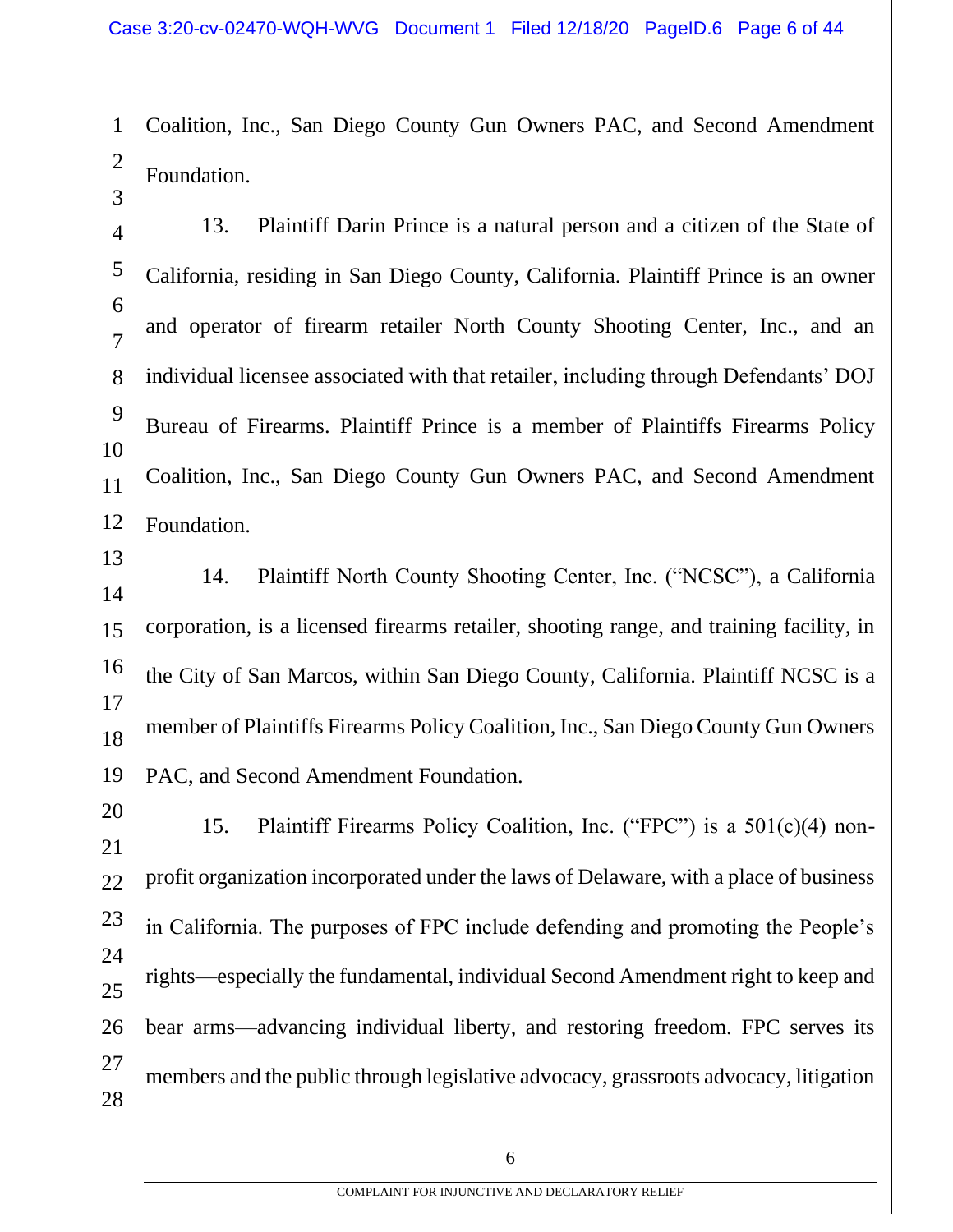1 2 3 4 5 6 7 8 9 10 11 12 13 14 and legal efforts, research, education, outreach, and other programs. FPC represents its members and supporters—who include gun owners, prospective gun owners, licensed firearm retailers, and others—and brings this action on behalf of itself, its members, including the named Plaintiffs herein, and supporters who possess all the indicia of membership. FPC's members have been adversely and directly harmed by Defendants' enforcement of the laws, regulations, policies, practices, and customs challenged herein. Because of Defendants' enforcement of the laws, regulations, policies, practices, and customs challenged herein, FPC has and continues to suffer a diversion of resources to identify and/or counteract the unlawful actions, as well as a frustration of the organization's mission.

15 16 17 18 19 20 21 22 23 24 25 26 27 28 16. Plaintiff San Diego County Gun Owners PAC ("SDCGO") is a local political organization whose purpose is to protect and advance the Second Amendment rights of residents of San Diego County, California, through their efforts to support and elect local and state representatives who support the Second Amendment right to keep and bear arms. SDCGO's membership and donors consist of Second Amendment supporters, people who own guns for self-defense and sport, firearms dealers, shooting ranges, and elected officials who want to restore and protect the right to keep and bear arms in California. The interests that SDCGO seeks to protect in this lawsuit are germane to the organization's purposes, and, therefore, SDCGO sues on its own behalf and on behalf of its members and supporters.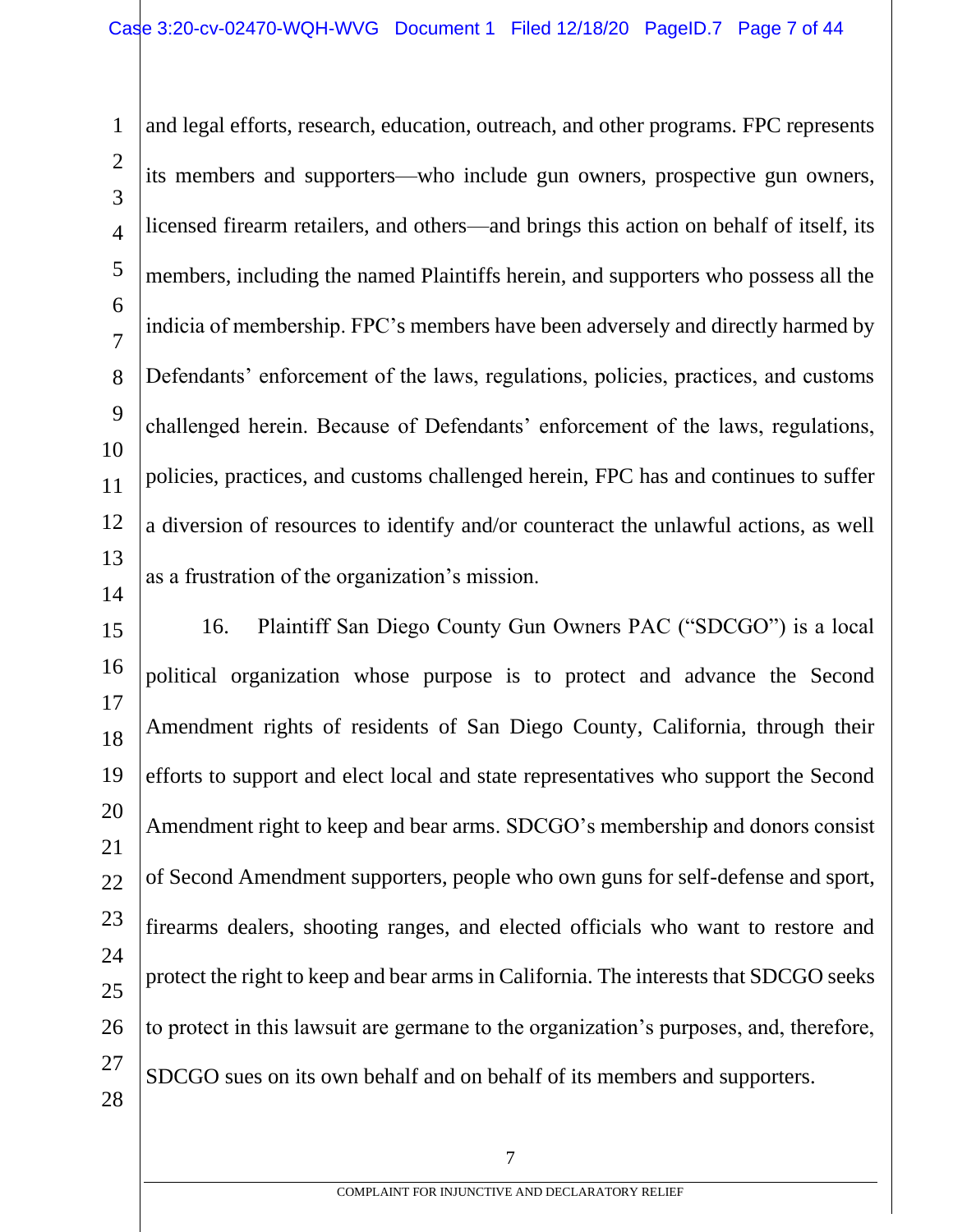1 2 3 4 5 6 7 8 9 10 11 12 13 14 15 16 17 18 19 17. Plaintiff Second Amendment Foundation ("SAF") is a nonprofit educational foundation incorporated in 1974 under the laws of Washington with its principal place of business in Bellevue, Washington. SAF is a 501(c)3 under Title 26 of the United States Code. SAF's mission is to preserve the individual constitutional right to keep and bear arms through public education, judicial, historical and economic research, publishing, and legal action programs focused on the civil right guaranteed by the Second Amendment to the U.S. Constitution. SAF has members and supporters nationwide, including in California. SAF brings this action on behalf of itself, its members, and supporters who possess all the indicia of membership, who seek to exercise their right to carry loaded firearms outside their homes for self-defense in case of confrontation. SAF has been adversely and directly harmed in having expended and diverted organizational resources to defend the fundamental rights of its members and supporters, including Individual Plaintiffs, including through this action.

27 28 18. Defendant Xavier Becerra is the Attorney General of the State of California, and is sued herein in his official capacity. Under Article 5, § 13 of the California Constitution, Attorney General Becerra is the "chief law officer of the State," with a duty "to see that the laws of the state are uniformly and adequately enforced." Defendant Becerra is the head of the California Department of Justice ("DOJ"). Defendant Becerra's DOJ and its Bureau of Firearms regulate and enforce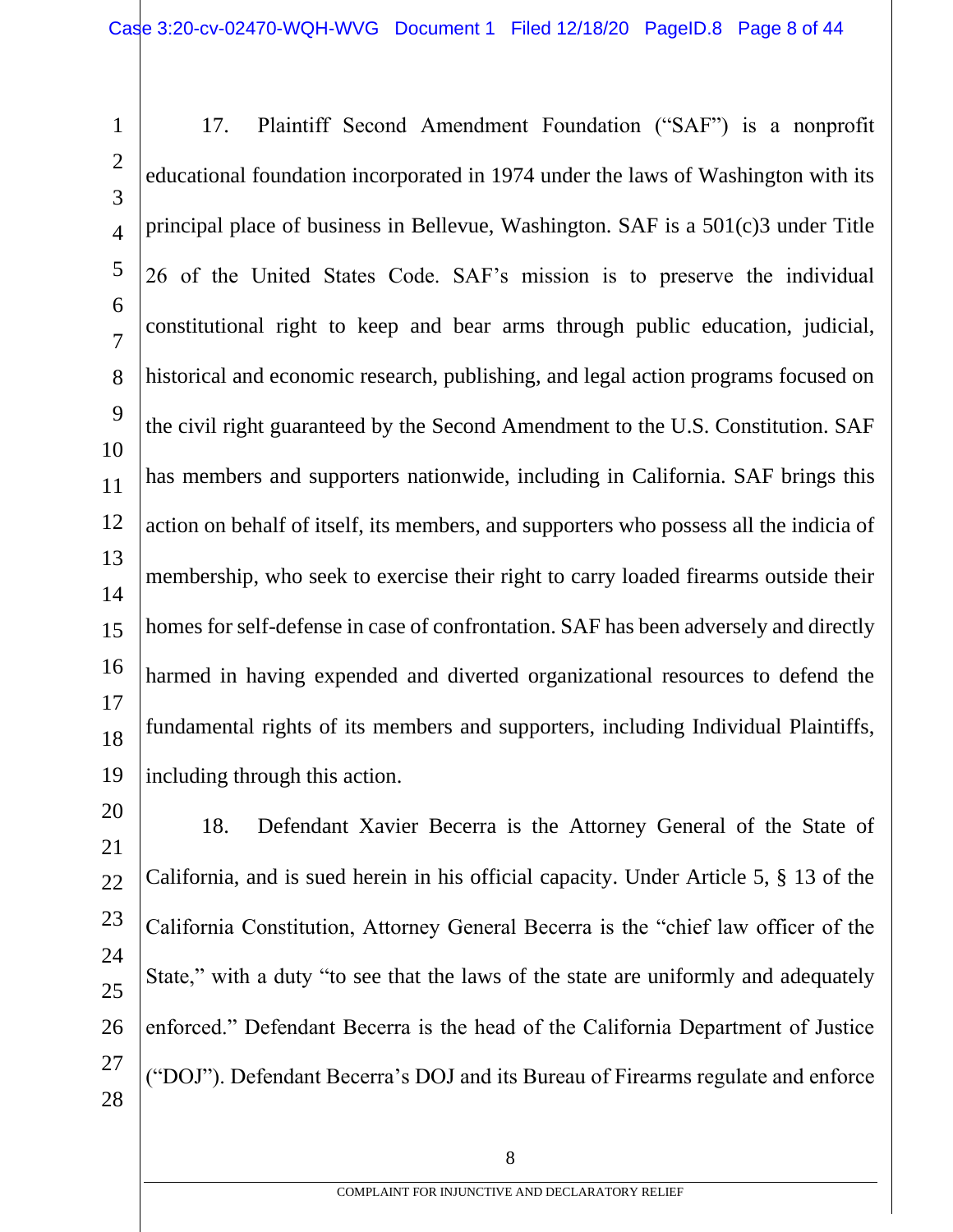|               | state law related to the sales, transfer, possession, and ownership of firearms. The  |
|---------------|---------------------------------------------------------------------------------------|
| $\mathcal{R}$ | Attorney General and DOJ maintain an office in San Diego, California.                 |
|               | Defendant Luis Lopez is the Director of the DOJ's Bureau of Firearms.<br>19.          |
|               | On information and belief, Defendant Lopez reports to Attorney General Becerra,       |
| 6             | and he is responsible for the various operations of the Bureau of Firearms, including |
| 8             | the implementation and enforcement of the statutes, regulations and policies          |
|               |                                                                                       |

9 10 11 regarding firearm sales, possession, transfers. Defendant Lopez is sued in his official capacity.

12 13 14 20. The DOJ and its Bureau of Firearms regulate and enforce state law related to the sales, transfer, possession, and ownership of firearms.

## 15

## **JURISDICTION AND VENUE**

16 17 18 19 20 21 22 21. This Court has jurisdiction over all claims for relief pursuant to 28 U.S.C. §§ 1331, 1343, 2201, and 2202, and 42 U.S.C. §§ 1983 and 1988, as this action seeks to redress the deprivation under color of the laws, statutes, ordinances, regulations, customs, and usages of the State of California, of the rights, privileges or immunities secured by the United States Constitution.

23 24 25 26 27 28 22. Venue lies in this Court under 28 U.S.C. § 1391, as the events giving rise to Plaintiffs' causes of action arose or exist in this District in which the action is brought. Further, the venue rules of this State specifically permit this action to be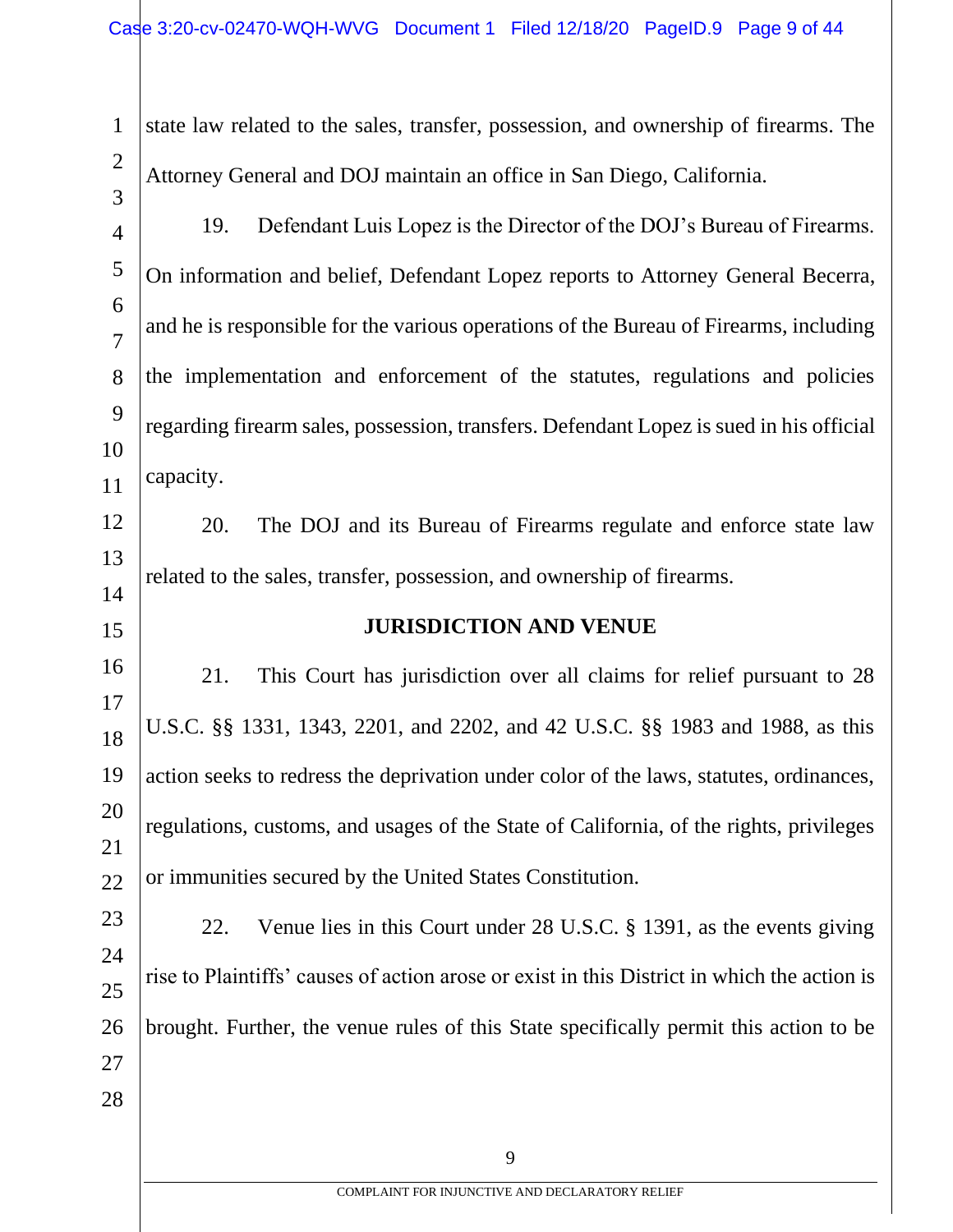| $\mathbf{1}$   |                                                                              | filed in San Diego, since the Attorney General and California Department of Justice                                                      |
|----------------|------------------------------------------------------------------------------|------------------------------------------------------------------------------------------------------------------------------------------|
| $\overline{2}$ | maintain an office within this District; Cal. Code of Civ. Pro. § 401(1).    |                                                                                                                                          |
| 3              |                                                                              |                                                                                                                                          |
| $\overline{4}$ |                                                                              |                                                                                                                                          |
| 5              |                                                                              | <b>STATEMENT OF FACTS</b>                                                                                                                |
| 6<br>7         |                                                                              | <b>Constitutional Background</b>                                                                                                         |
| 8              | 23.                                                                          | The Second Amendment to the United States Constitution provides:                                                                         |
| 9              |                                                                              | A well-regulated Militia being necessary to the security of                                                                              |
| 10             |                                                                              | a free State, the right of the people to keep and bear Arms                                                                              |
| 11             |                                                                              | shall not be infringed.                                                                                                                  |
| 12             | 24.                                                                          | The Fourteenth Amendment to the United States Constitution provides                                                                      |
| 13             | in pertinent part:                                                           |                                                                                                                                          |
| 14             |                                                                              |                                                                                                                                          |
| 15             |                                                                              | No state shall make or enforce any law which shall abridge<br>the privileges or immunities of citizens of the United                     |
| 16             |                                                                              | States; nor shall any state deprive any person of life,                                                                                  |
| 17<br>18       |                                                                              | liberty, or property, without due process of law; nor deny<br>to any person within its jurisdiction the equal protection of<br>the laws. |
| 19             | 25.                                                                          | The Second Amendment is fully applicable to the States through the                                                                       |
| 20             |                                                                              |                                                                                                                                          |
| 21             |                                                                              | Fourteenth Amendment. McDonald v. City of Chicago, 561 U.S. 742, 750 (2010)                                                              |
| 22             | (McDonald); id. at 805 (Thomas, J., concurring).                             |                                                                                                                                          |
| 23<br>24       | 26.                                                                          | The "right to keep and bear arms is guaranteed by the Fourteenth                                                                         |
| 25             | Amendment as a privilege of American citizenship." McDonald, 561 U.S. at 858 |                                                                                                                                          |
| 26             | (Thomas, J., concurring).                                                    |                                                                                                                                          |
| 27             |                                                                              |                                                                                                                                          |
| 28             |                                                                              |                                                                                                                                          |
|                |                                                                              | 10                                                                                                                                       |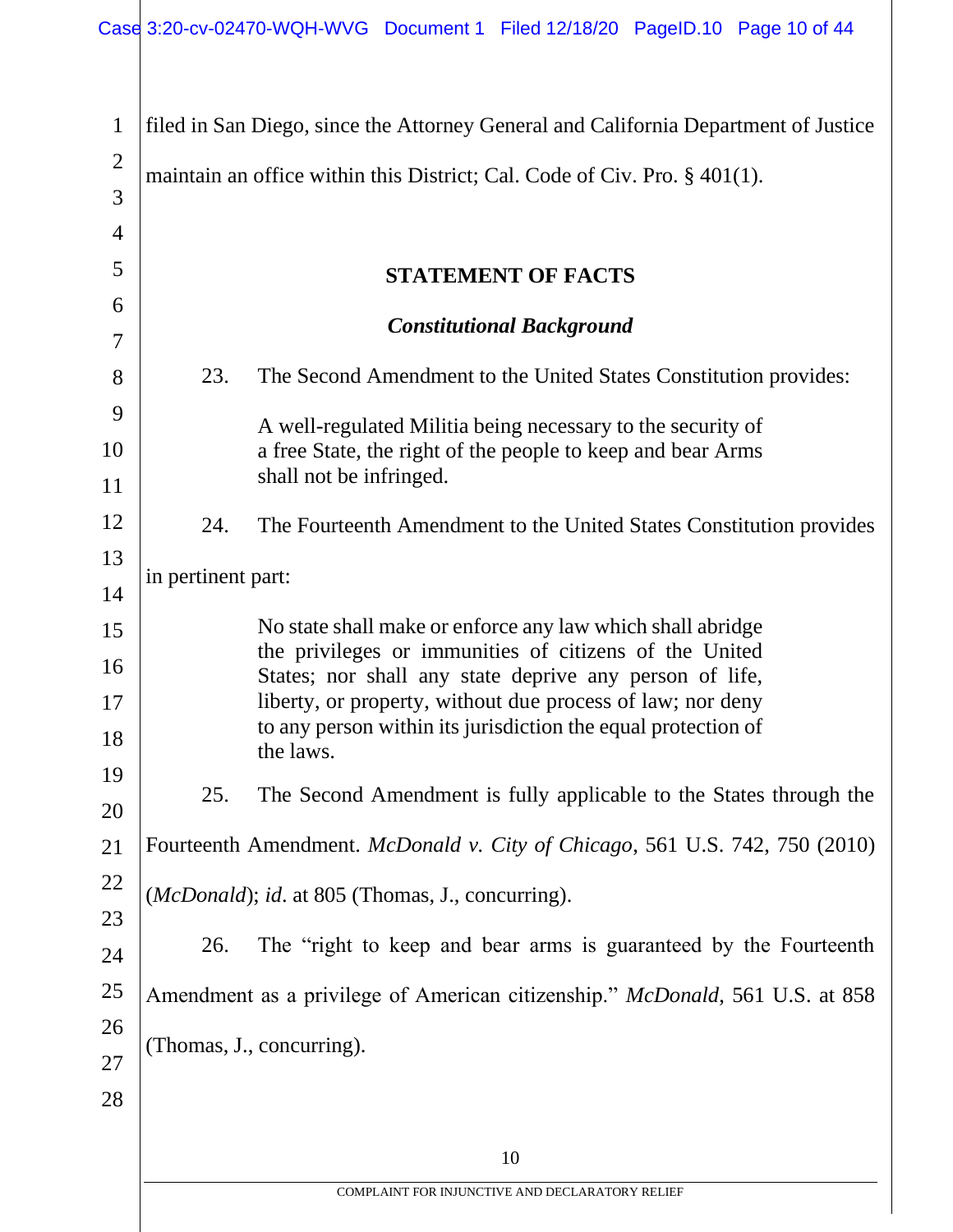1 2 3 4 5 6 7 8 9 10 11 12 13 14 15 16 17 18 19 20 21 22 23 24 25 26 27 28 27. Individuals in California have a right to keep and bear arms, including but not limited to, buying, selling, transferring, transporting, carrying, and practicing safety and proficiency with firearms, ammunition, magazines, and appurtenances, under the Second and Fourteenth Amendments to the United States Constitution. 28. The Second Amendment "guarantee[s] the individual right to possess and carry weapons in case of confrontation." *Heller*, 554 U.S. at 592. And it "elevates above all other interests"—including Defendants'—"the right of lawabiding, responsible citizens to use arms in defense of hearth and home." *Id.* at 635. 29. The "central" holding of the Supreme Court in *Heller* is "that the Second Amendment protects a personal right to keep and bear arms for lawful purposes, most notably for self-defense within the home." *McDonald*, 561 U.S. at 780. 30. "The very enumeration of the right takes out of the hands of government—even the Third Branch of Government—the power to decide on a case-by-case basis whether the right *is really worth* insisting upon," *Heller*, 554 U.S. at 634, because "[t]his decision is a freedom calculus decided long ago by Colonists who cherished individual freedom more than the subservient security of a British ruler," *Duncan v. Becerra*, 366 F. Supp. 3d 1131, 1186 (S.D. Cal. 2019). "The freedom they fought for was not free of cost then, and it is not free now." *Id*.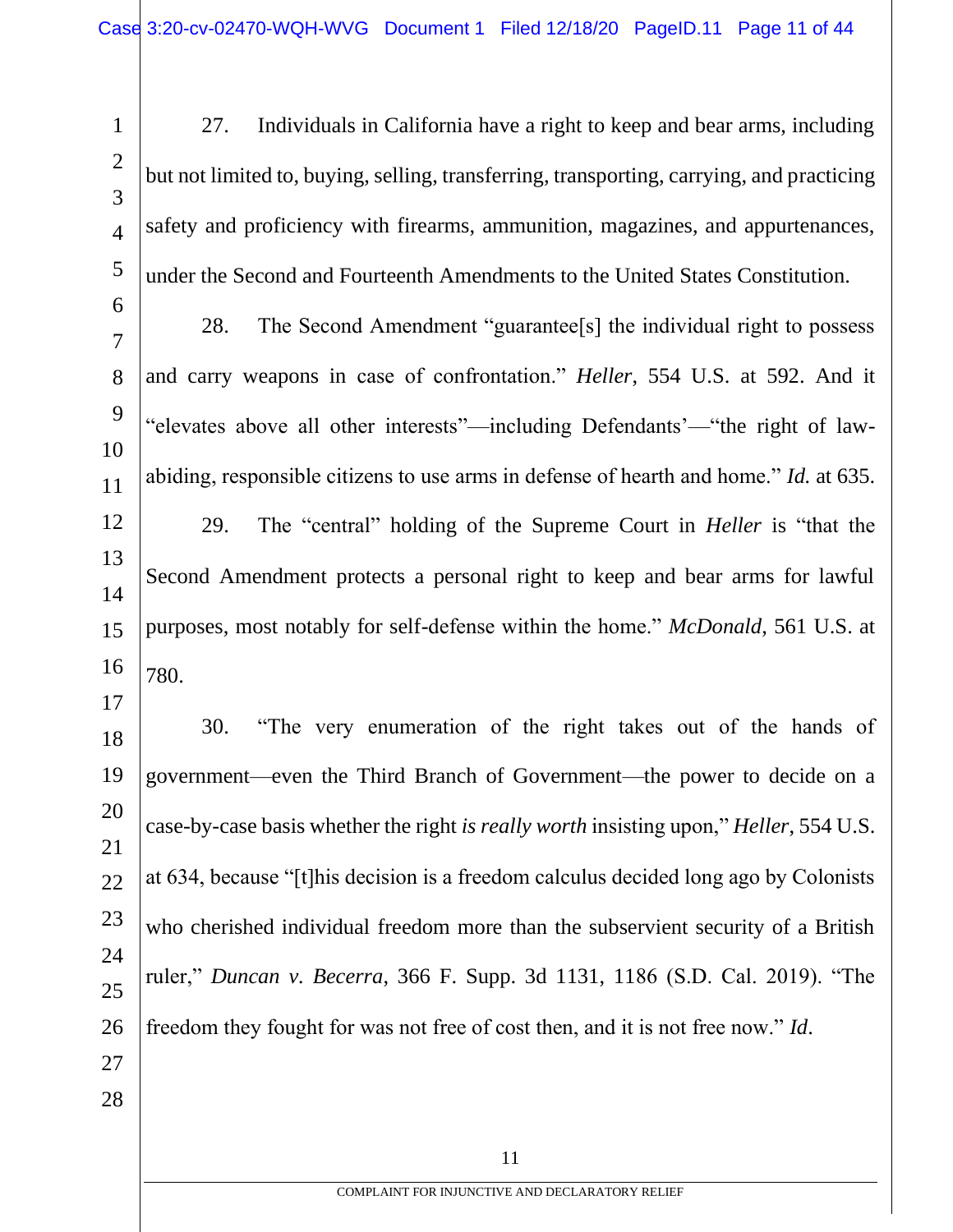5

6

7

8

31. Individuals not prohibited under federal or state laws have a right to keep, bear, and use arms for all lawful purposes.

32. The fundamental, individual right to keep and bear loaded, operable firearms in the home includes the right to acquire more than one firearm at a time.

*Defendants' Firearm Transfer Ban & Regulatory Scheme*

9 10 11 12 33. In California, individuals are required to purchase and transfer firearms through state and federally licensed dealers in face-to-face transactions or else they face serious criminal penalties.

13 14 15 16 17 18 34. If firearms and ammunition could be purchased online in California like other constitutionally protected artifacts, such as paper, pens, ink, and technology products that facilitate speech, then individuals could simply purchase what they need and have the items delivered to their doorsteps.

19 20 21 22 23 24 25 35. People in California cannot exercise their Second Amendment right to keep and bear arms without going in person to such federally and state-licensed firearm dealers—those like and including Retailer Plaintiffs—that must comply with the State's regulatory scheme on pain of criminal liability and loss of their license to do business for any violation of the scheme.

26 27 28 36. California law provides that "[w]here neither party to [a] [firearm] transaction holds a dealer's license issued pursuant to Sections 26700 to 26915,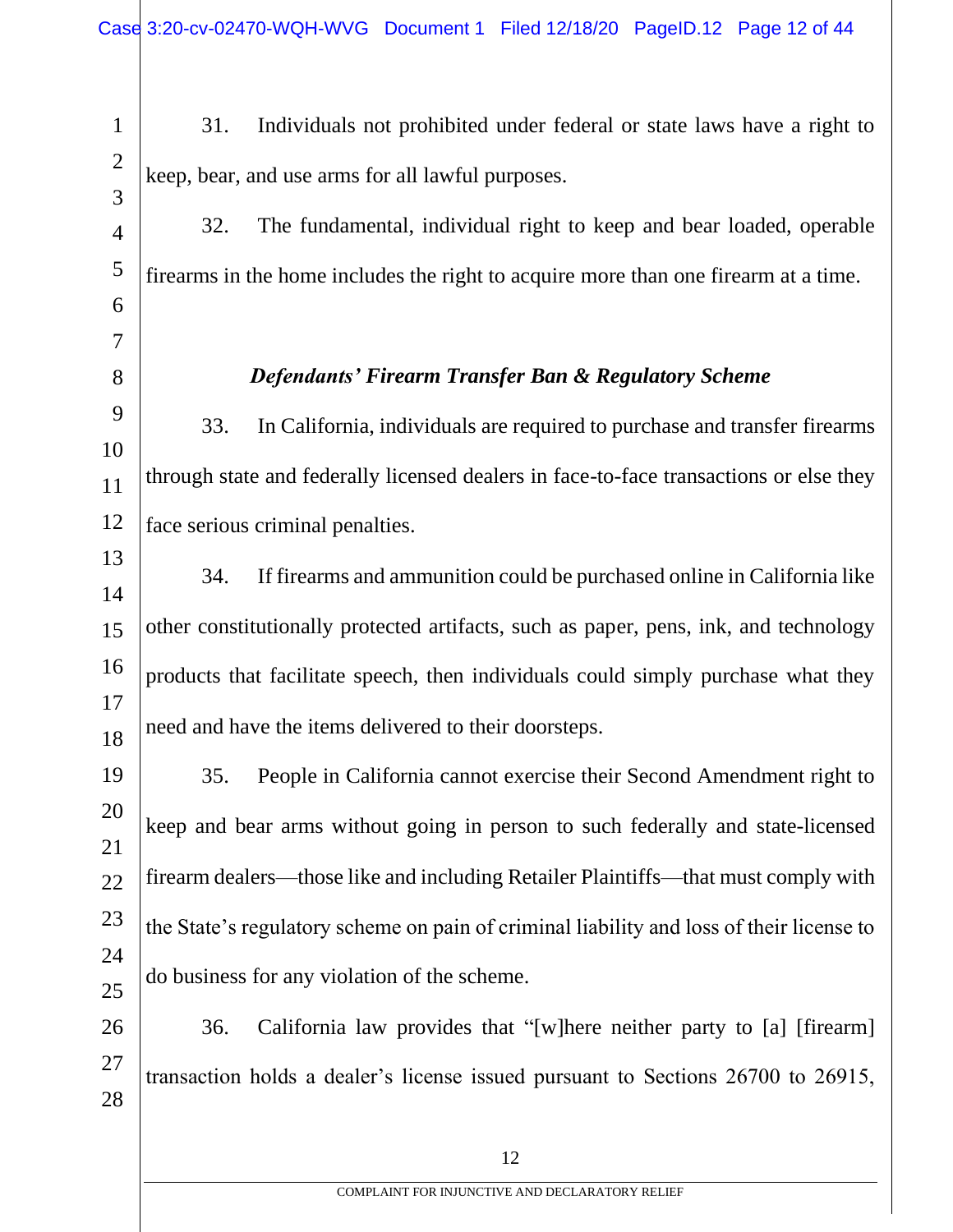1 2 3 4 inclusive, the parties to the transaction shall complete the sale, loan, or transfer of that firearm through a licensed firearms dealer pursuant to Chapter 5 (commencing with Section 28050)." Penal Code § 27545.

5 6 7 8 9 10 11 12 13 14 15 37. In California, "No person shall make an application to purchase more than one handgun within any 30-day period." Penal Code § 27535(a). And starting July 1, 2021, "[a] person shall not make an application to purchase more than one handgun or semiautomatic centerfire rifle within any 30-day period," which indeed "does not authorize a person to make an application to purchase both a handgun and semiautomatic centerfire rifle within the same 30-day period." *Id*. as repealed (in Sec. 4) and added by Stats. 2019, Ch. 737, Sec. 5. (Senate Bill 61)) (Effective January 1, 2020, and operative July 1, 2021, by its own provisions.).

16 17 18 19 20 21 22 23 38. "Until July 1, 2021, a handgun shall not be delivered whenever the dealer is notified by the Department of Justice that within the preceding 30-day period the purchaser has made another application to purchase a handgun and that the previous application to purchase did not involve any of the entities or circumstances specified in subdivision (b) of Section 27535" (creating a narrow set of exemptions rarely applicable to the average person). Penal Code § 27540(f).

24 25 26 27 28 39. "Commencing July 1, 2021, a handgun or semiautomatic centerfire rifle shall not be delivered whenever the dealer is notified by the Department of Justice that within the preceding 30-day period, the purchaser has made another application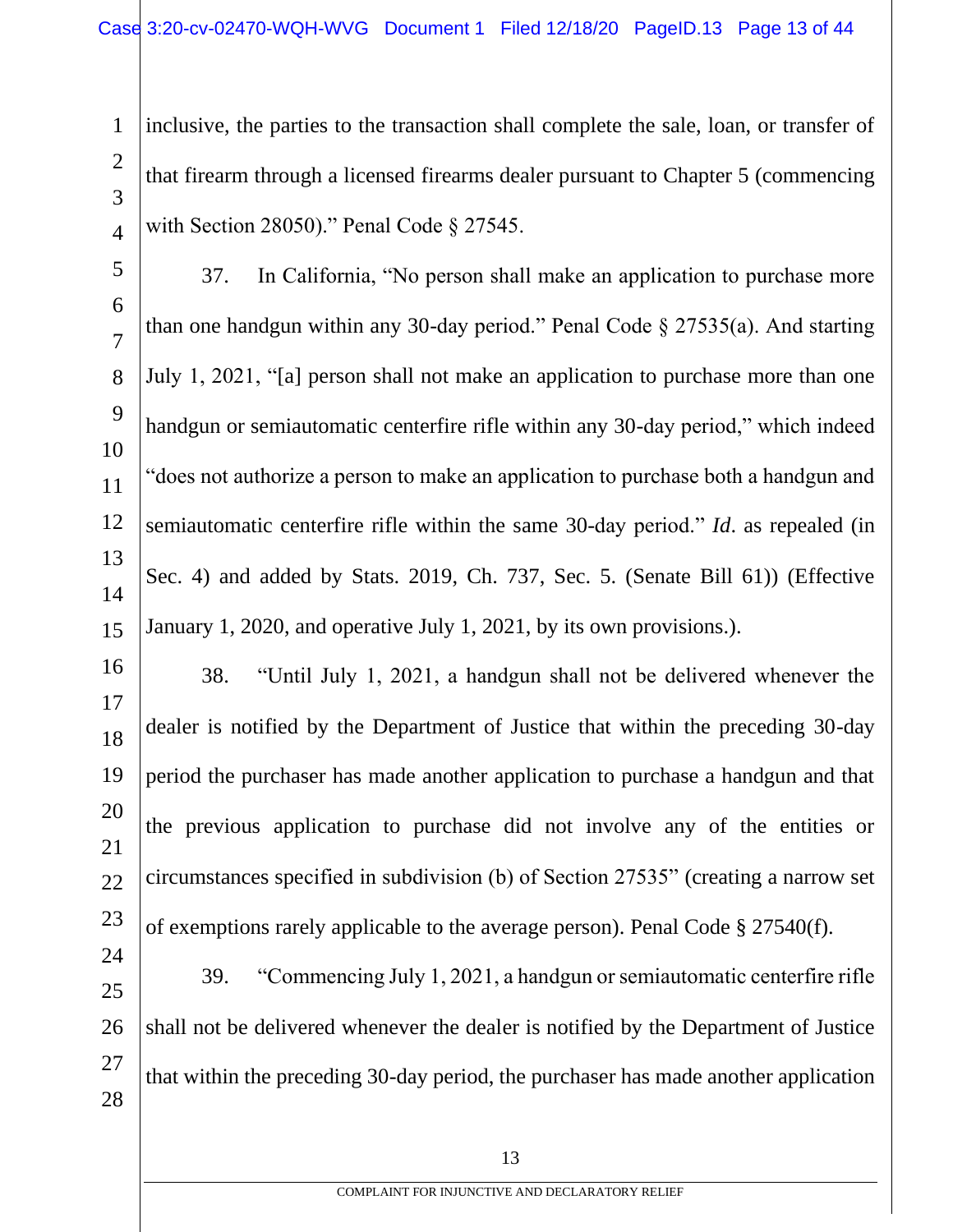1  $\mathcal{D}_{\mathcal{L}}$ 3 4 to purchase either a handgun or semiautomatic centerfire rifle and that the previous application to purchase did not involve any of the entities or circumstances specified in subdivision (b) of Section 27535." Penal Code  $\S 27540(g)$ .

5 6 7 8 40. "Until July 1, 2021, for purposes of this subdivision, each application to purchase a handgun in violation of Section 27535 is a separate offense." Penal Code  $§$  27590(e)(4)(A).

9 10 11 12 41. "Commencing July 1, 2021, for purposes of this subdivision, each application to purchase a handgun or semiautomatic centerfire rifle in violation of Section 27535 is a separate offense." Penal Code § 27590(e)(4)(B).

13 14 15 16 17 18 42. A violation of these laws constitutes, at a minimum, a misdemeanor criminal offense. *See* Penal Code, § 19.4 ("When an act or omission is declared by a statute to be a public offense and no penalty for the offense is prescribed in any statute, the act or omission is punishable as a misdemeanor.").

19 20 21 22 23 24 25 43. Additionally, a license to transact in firearms "is subject to forfeiture for a breach of any of the prohibitions and requirements of [Article 2, Penal Code §§ 26800 – 26915]" (with narrow exceptions not applicable here). Penal Code § 26800. 44. Exceptions to the State's multiple-firearm purchase ban, Penal Code § 27535(b), include:

26

27

28

(1) Any law enforcement agency;

(2) Any agency duly authorized to perform law enforcement duties;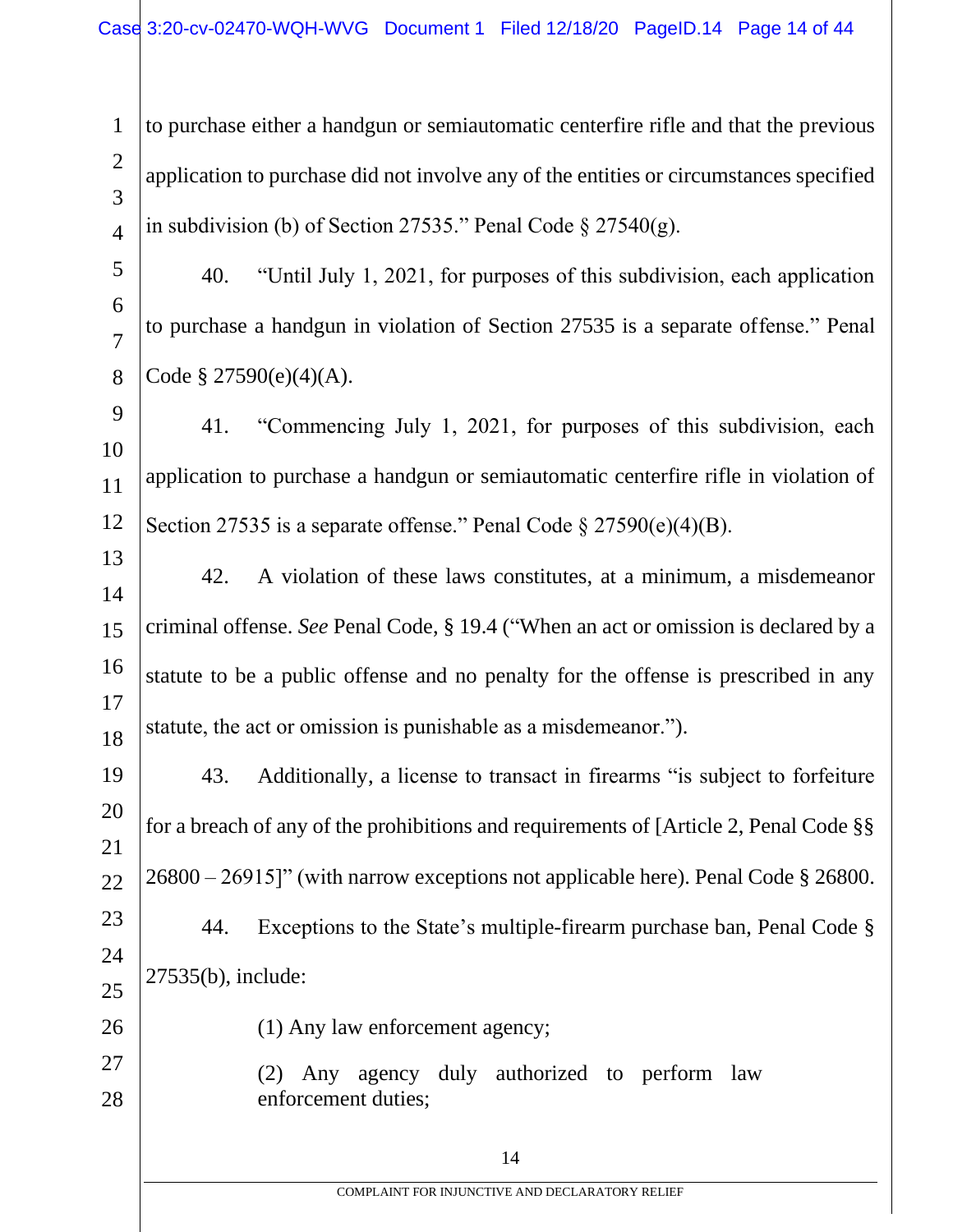1  $\mathfrak{D}$ 3 4 5 6 7 8 9 10 11 12 13 14 15 16 17 18 19 20 21 22 23 24 25 26 27 28 (3) Any state or local correctional facility; (4) Any private security company licensed to do business in California; (5) Any person who is properly identified as a full-time paid peace officer, as defined in Chapter 4.5 (commencing with Section 830) of Title 3 of Part 2, and who is authorized to, and does carry a firearm during the course and scope of employment as a peace officer; (6) Any motion picture, television, or video production company or entertainment or theatrical company whose production by its nature involves the use of a firearm; (7) Any person who may, pursuant to Article 2 (commencing with Section 27600), Article 3 (commencing with Section 27650), or Article 4 (commencing with Section 27700), claim an exemption from the waiting period set forth in Section 27540; (8) Any transaction conducted through a licensed firearms dealer pursuant to Chapter 5 (commencing with Section 28050); (9) Any person who is licensed as a collector pursuant to Chapter 44 (commencing with Section 921) of Title 18 of the United States Code and the regulations issued pursuant thereto, and has a current certificate of eligibility issued by the Department of Justice pursuant to Article 1 (commencing with Section 26700) of Chapter 2; (10) The exchange of a handgun where the dealer purchased that firearm from the person seeking the exchange within the 30-day period immediately preceding the date of exchange or replacement; (11) The replacement of a handgun when the person's handgun was lost or stolen, and the person reported that firearm lost or stolen pursuant to Section 25250 prior to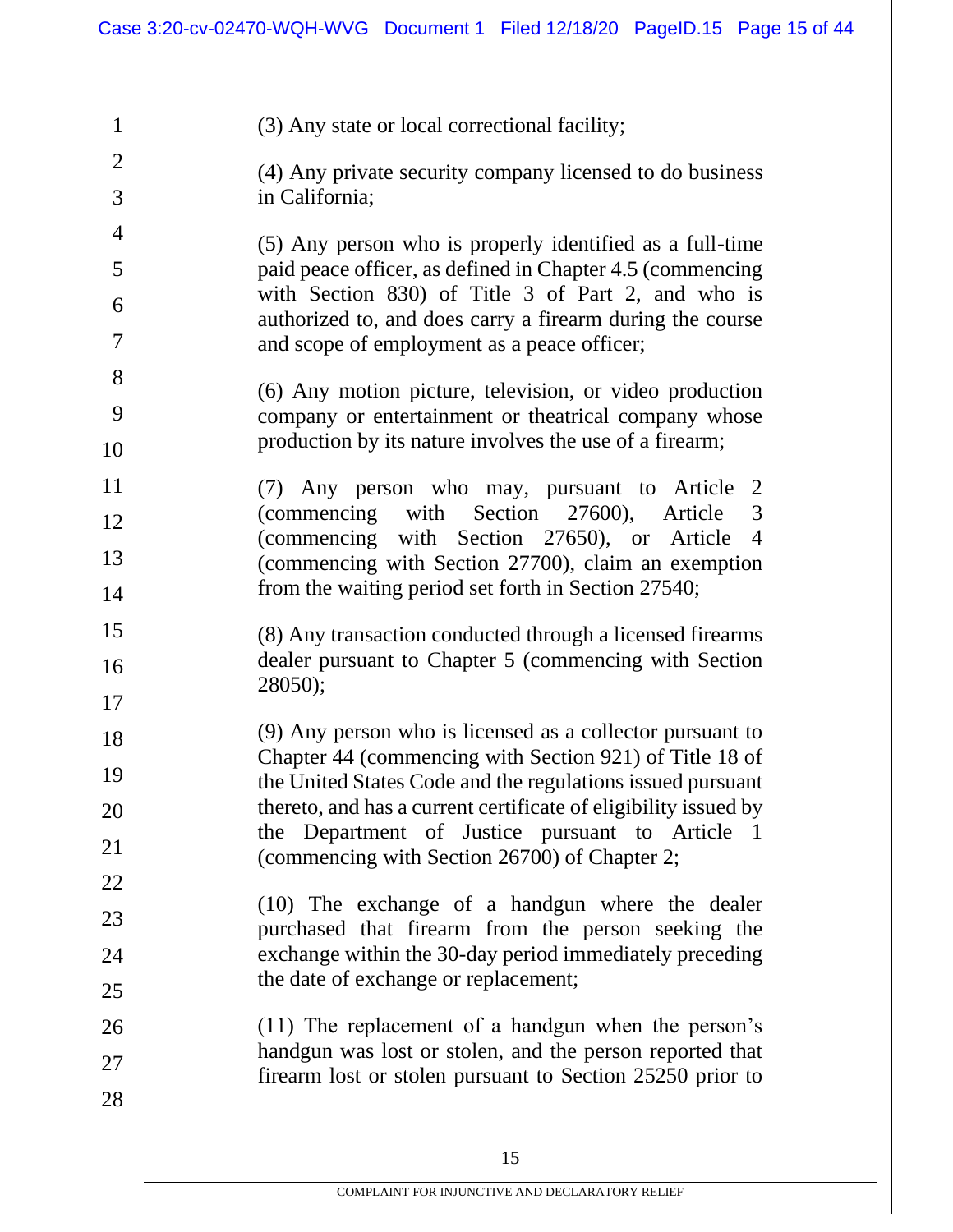| $\mathbf{1}$   | the completion of the application to purchase the                                                           |  |
|----------------|-------------------------------------------------------------------------------------------------------------|--|
| $\overline{2}$ | replacement handgun;                                                                                        |  |
| 3              | (12) The return of any handgun to its owner; and,                                                           |  |
| 4              | (13) A community college that is certified by the                                                           |  |
| 5              | Commission on Peace Officer Standards and Training to                                                       |  |
| 6              | present the law enforcement academy basic course or other<br>commission-certified law enforcement training. |  |
| 7              | Typical, law-abiding individuals have at least as much right to acquire<br>45.                              |  |
| 8              |                                                                                                             |  |
| 9              | more than one handgun or semiautomatic, centerfire firearm at a time as do private                          |  |
| 10             | security companies, licensed collectors, and motion picture, television, video,                             |  |
| 11             |                                                                                                             |  |
| 12             | entertainment, and theatrical companies.                                                                    |  |
| 13             | In processing firearm transactions, dealers licensed by Defendants must<br>46.                              |  |
| 14             | use Defendants' Dealer's Record of Sale (DROS) DROS Entry System (DES)                                      |  |
| 15             |                                                                                                             |  |
| 16             | ("DROS DES"). DES can be accessed at https://des.doj.ca.gov/.                                               |  |
| 17<br>18       | The "California Department of Justice Bureau of Firearms DROS Entry<br>47.                                  |  |
| 19             | System (DES) Firearms and Ammunition Dealer User Guide" published and                                       |  |
| 20             | enforced by Defendants, dated "1/15/2020" and marked "Rev. 4," is available at                              |  |
| 21             |                                                                                                             |  |
| 22             | https://oag.ca.gov/sites/all/files/agweb/pdfs/firearms/pdf/dros-des-firearms-                               |  |
| 23             | ammunition-dealer-user-guide.pdf.                                                                           |  |
| 24             | Under California's statutory scheme onerously restricting the exercise<br>48.                               |  |
| 25             |                                                                                                             |  |
| 26             | of Second Amendment rights, the Attorney General is required to "procure from any                           |  |
| 27             | available source, and file for record and report in the office of the bureau, all                           |  |
| 28             |                                                                                                             |  |
|                |                                                                                                             |  |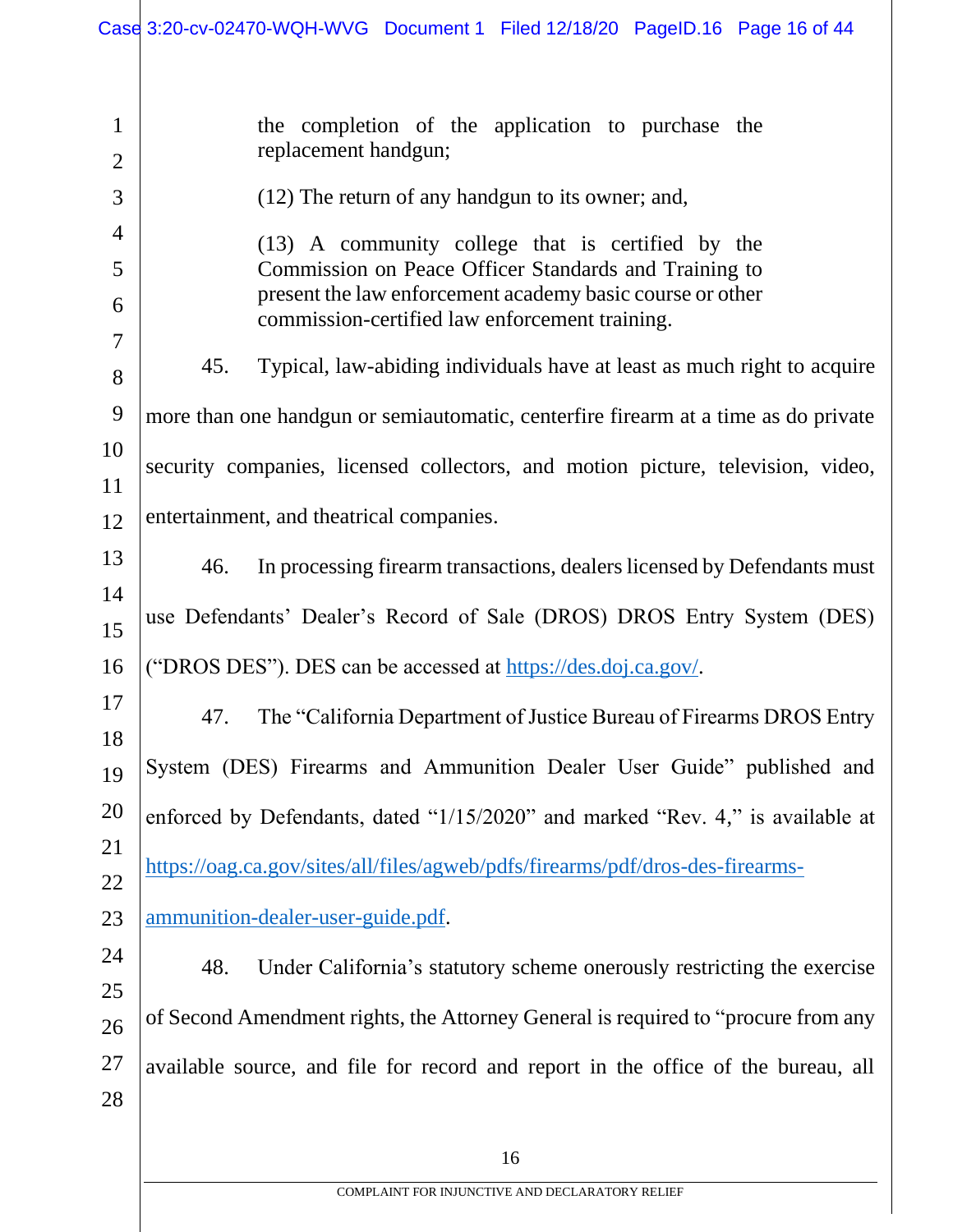1 2 3 4 5 descriptions, information, photographs, and measurements of all persons convicted of a felony, or imprisoned for violating any of the military, naval, or criminal laws of the United States, and of all well-known and habitual criminals." Penal Code § 11101.

6 7

8

49. Further, Defendant Becerra's "Department of Justice shall maintain state summary criminal history information." Penal Code § 11105.

9 10 11 12 13 14 15 16 17 18 19 20 21 22 23 24 25 26 27 28 50. And among other related mandates, "[i]n order to assist in the investigation of crime, the prosecution of civil actions by city attorneys [], the arrest and prosecution of criminals, and the recovery of lost, stolen, or found property, the Attorney General shall keep and properly file a complete record of all of the" information listed under Penal Code § 11106, including but not limited to: - All copies of fingerprints; - Copies of licenses to carry firearms issued pursuant to Section 26150, 26155, 26170, or 26215; - Information reported to the Department of Justice pursuant to subdivision (e) of Section 18120, Section 26225, 26556, 27875, 27920, 27966, 29180, or 29830; - Dealers' Records of Sale of firearms; Reports provided pursuant to Article 1 (commencing with Section 27500) of Chapter 4 of Division 6 of Title 4 of Part 6, or pursuant to any provision listed in subdivision (a) of Section 16585; - Forms provided pursuant to Section 12084, as that section read prior to being repealed on January 1, 2006; - Reports provided pursuant to Article 1 (commencing with Section 26700) and Article 2 (commencing with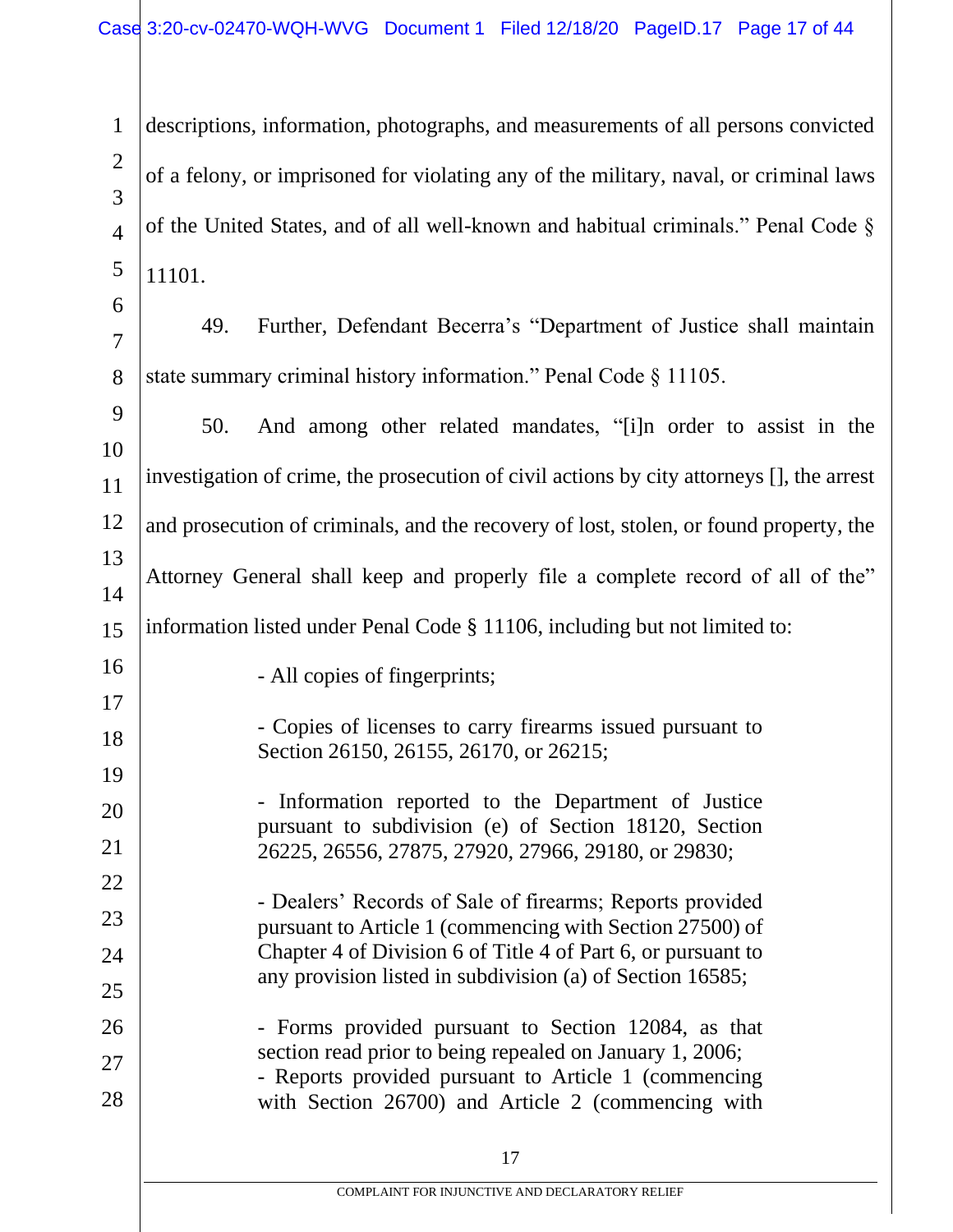| $\mathbf{1}$<br>$\overline{2}$ |                                                                                       | Section 26800) of Chapter 2 of Division 6 of Title 4 of Part<br>6, that are not Dealers' Records of Sale of firearms; |
|--------------------------------|---------------------------------------------------------------------------------------|-----------------------------------------------------------------------------------------------------------------------|
| 3                              |                                                                                       | - Information provided pursuant to Section 28255; and,                                                                |
| 4                              |                                                                                       |                                                                                                                       |
| 5                              |                                                                                       | - Reports of stolen, lost, found, pledged, or pawned<br>property in any city or county of this state.                 |
| 6<br>$\overline{7}$            | 51.                                                                                   | California law also requires Defendant Becerra to "permanently keep                                                   |
| 8                              |                                                                                       | and properly file and maintain all information reported to the Department of Justice                                  |
| 9<br>10                        |                                                                                       | as to firearms and maintain a registry thereof.]" Penal Code $\S$ 11106(b).                                           |
| 11                             | 52.                                                                                   | "Upon submission of firearm purchaser information," Defendants'                                                       |
| 12                             |                                                                                       | "Department of Justice shall examine its records, as well as those records that it is                                 |
| 13<br>14                       |                                                                                       | authorized to request from the State Department of State Hospitals pursuant to                                        |
| 15                             | Section 8104 of the Welfare and Institutions Code, in order to determine if the       |                                                                                                                       |
| 16                             | purchaser is a person described in subdivision (a) of Section 27535, or is prohibited |                                                                                                                       |
| 17<br>18                       | by state or federal law from possessing, receiving, owning, or purchasing a firearm." |                                                                                                                       |
| 19                             | Penal Code $\S$ 28220(a).                                                             |                                                                                                                       |
| 20<br>21                       | 53.                                                                                   | Beyond this, Defendants are required to participate in the National                                                   |
| $22\,$                         |                                                                                       | Instant Criminal Background Check System (NICS). Penal Code § 28220(b).                                               |
| 23                             |                                                                                       | Defendants can and do electronically access the federal government's NICS                                             |
| 24<br>25                       | databases.                                                                            |                                                                                                                       |
| 26                             | 54.                                                                                   | Defendants collect or are otherwise provided with, and maintain, carry                                                |
| 27<br>28                       |                                                                                       | license applicant and licensee information under Penal Code § 26150, et seq.,                                         |
|                                |                                                                                       |                                                                                                                       |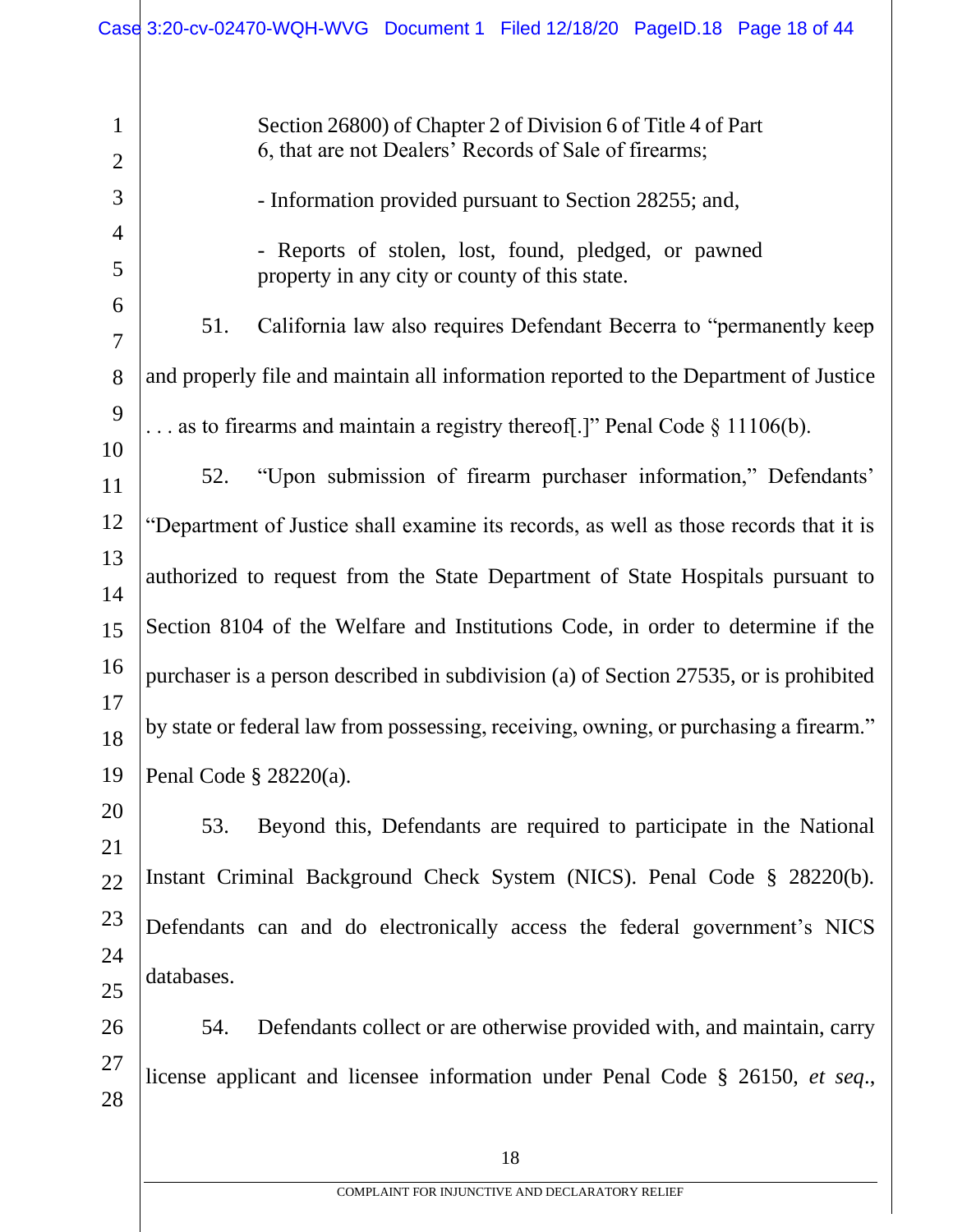| $\mathbf{1}$        | including the applicants' and licensees' background check information. See, e.g.,                                         |
|---------------------|---------------------------------------------------------------------------------------------------------------------------|
| $\overline{2}$<br>3 | Penal Code §§ 26185, 26195, and 26225.                                                                                    |
| $\overline{4}$      | 55.<br>Consequently, through Defendants' own databases and by their access                                                |
| $\mathfrak{S}$      | to federal databases, Defendants can electronically query such databases to                                               |
| 6<br>$\overline{7}$ | determine if an individual is or could be a person that is legally prohibited from                                        |
| 8                   | acquiring or possessing firearms.                                                                                         |
| 9<br>10             | 56.<br>Such electronic database queries do not take months or even days to                                                |
| 11                  | complete and return a response; indeed, the results can be ascertained within minutes                                     |
| 12                  | in many, if not most, cases.                                                                                              |
| 13                  | A similar situation exists with all those who already hold a "certificate"<br>57.                                         |
| 14                  | of eligibility" ("COE"). This is a certificate issued by Defendants' DOJ:                                                 |
| 15                  |                                                                                                                           |
| 16<br>17            | which states that the Department has checked its records<br>and the records available to the Department in the National   |
| 18                  | Instant Criminal Background Check System and                                                                              |
| 19                  | determined that the applicant is not prohibited from<br>acquiring or possessing firearms pursuant to Penal Code           |
| 20                  | sections 18205, 29800, 29805, 29815 through 29825, and                                                                    |
| 21                  | 29900, or Welfare and Institutions Code sections 8100 and<br>8103, or Title 18, sections 921 and 922 of the United States |
| 22                  | Code, or Title 27, Part 478.32 of the Code of Federal                                                                     |
| 23                  | Regulations at the time the check was performed and<br>which ensures that a person who handles, sells, delivers,          |
| 24                  | or has under his or her custody or control any ammunition,<br>is eligible to do so pursuant to Penal Code section 30347.  |
| 25                  |                                                                                                                           |
| 26                  | Cal. Code Regs. tit. 11 § 4031(d).                                                                                        |
| 27                  |                                                                                                                           |
| 28                  |                                                                                                                           |
|                     | 19                                                                                                                        |
|                     | COMPLAINT FOR INJUNCTIVE AND DECLARATORY RELIEF                                                                           |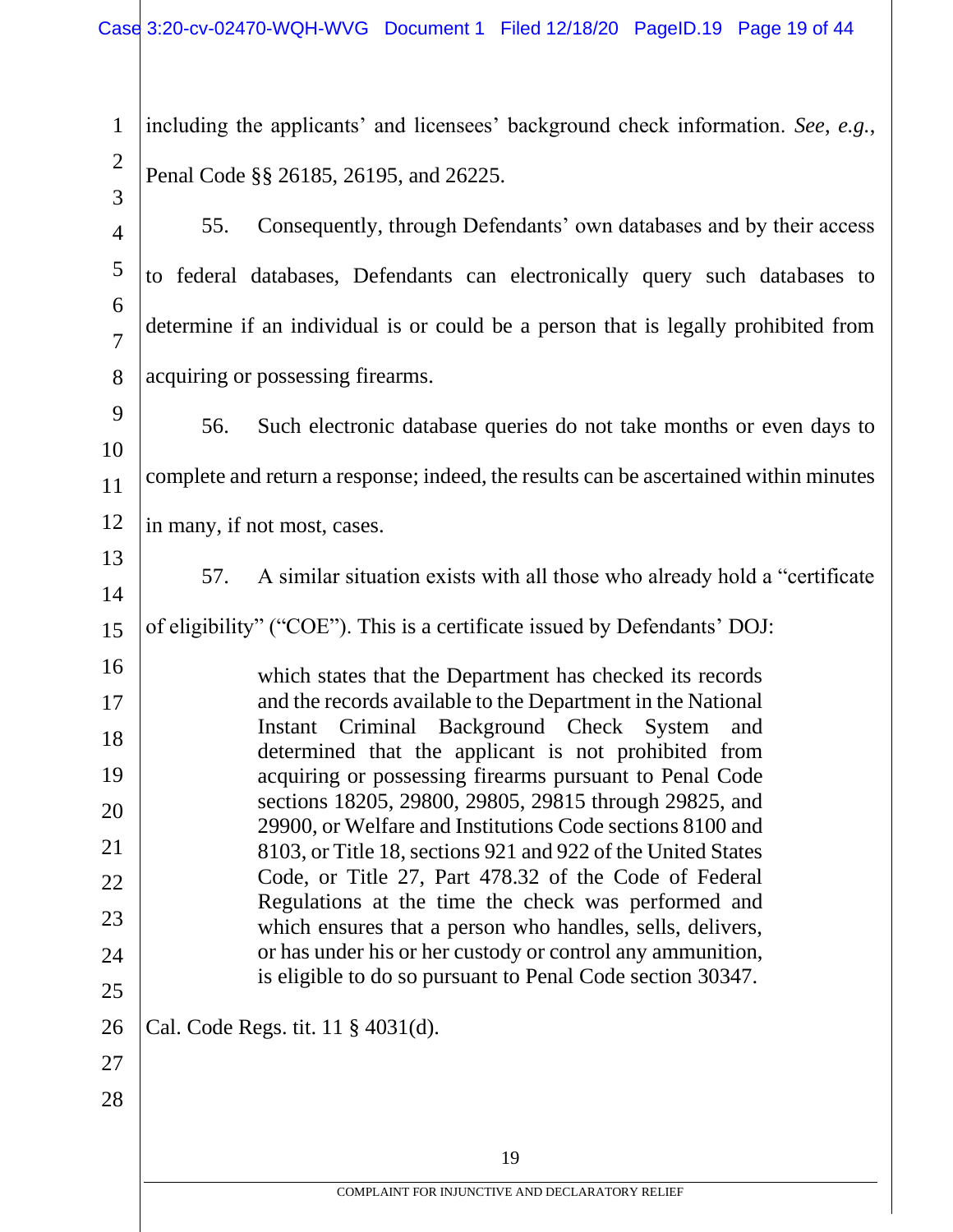1 2

3

58. A "certificate holder" means a person who obtains a valid Certificate of Eligibility. Cal. Code Regs. tit. 11 § 4031(e).

4 5 6 7 8 59. On information and belief, a COE certificate holder is placed into a system, such as a "rap back" service, which alerts Defendants' Department of Justice to criminal activity that might or does make a certificate holder ineligible to possess firearms.

9 10 11 12 60. On information and belief, Defendants can query their databases to verify a COE holder's valid certificate and the holder's legal eligibility to possess or acquire firearms.

13 14 15 16 17 18 19 61. On information and belief, other individuals in California, including those who hold a license to carry under Penal Code § 26150, *et seq*. ("CCW"), are placed into a "rap back" or similar service or system, such as Defendants' databases, which could be used by Defendants to quickly verify an applicant's legal eligibility to possess or acquire firearms.

20

21 22

62. On information and belief, Defendants could use other technology in its possession to verify an applicant's legal eligibility to possess or acquire firearms.

23 24 25 26 27 28 63. Indeed, but for Defendants' laws, polices, practices, and customs, including its "Point of Contact" agreement with the federal government, a dealer could contact FBI's NICS program to verify an applicant's legal eligibility to possess or acquire firearms.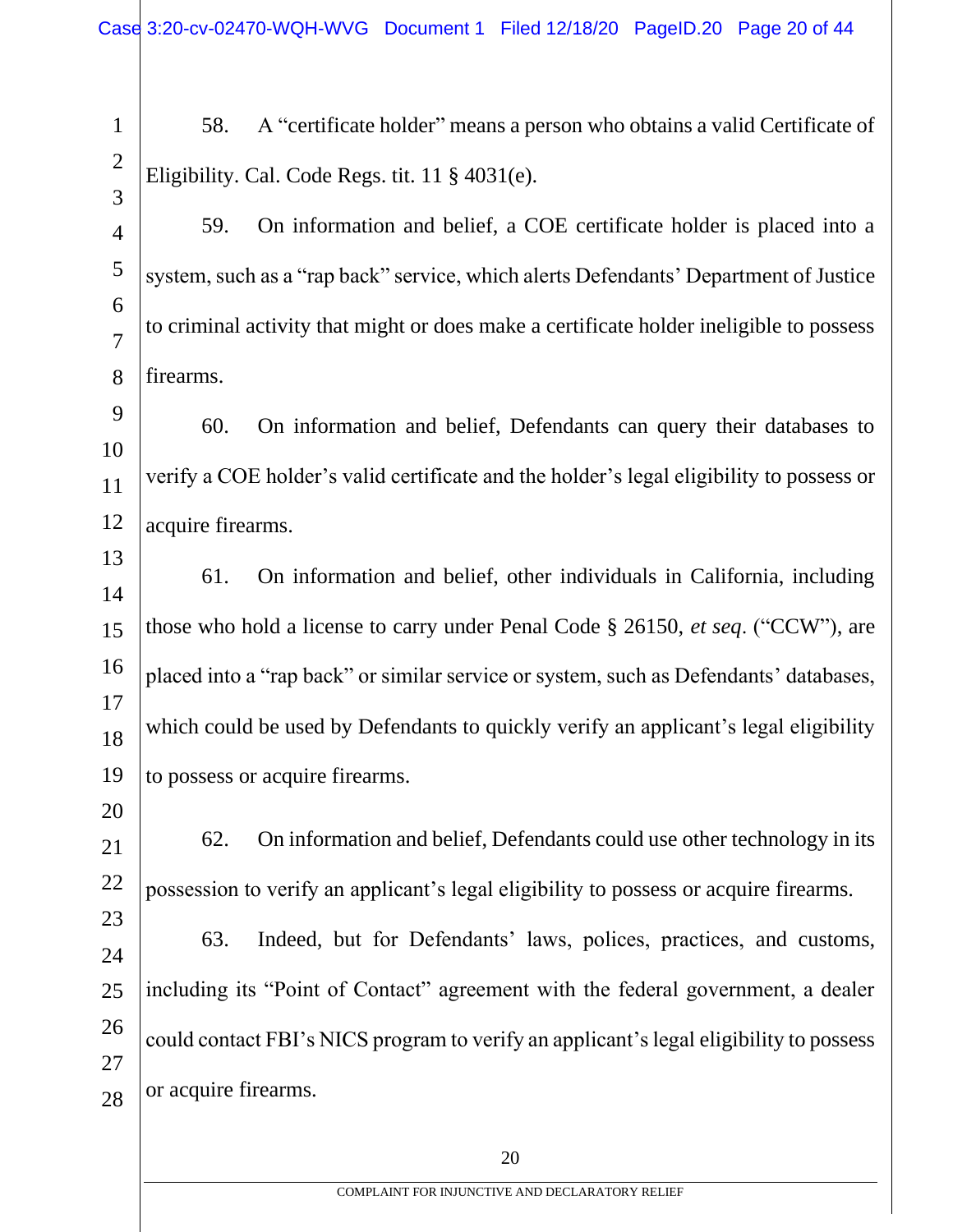1 2 3 4 5 6 7 8 9 64. In addition to these mechanisms for quickly and easily ruling out those disqualified from acquiring firearms, Defendants have an array of laws and law enforcement mechanisms that they can and do use to address prohibited persons who take possession of firearms subsequent to a transfer, thereby negating any claimed need for the restrictions at issue as purported means to ensure sufficient time and opportunity to determine legal eligibility to possess or acquire firearms or to address the illegal acquisition or use of firearms by prohibited persons.

11 12 13 14 15 65. For example, Defendants can, and often do, arrest and prosecute prohibited persons, who acquire or possess firearms, under a great number of laws that prohibit acquisition and possession by prohibited persons. *See*, *e.g.*, Penal Code §§ 29800, 29805, 29815, 29825; *see also* 18 U.S.C §§ 922(b)(2), 922(d), 922(g).

10

16 17 18 19 66. Defendants can also undertake outreach and educational campaigns designed to request, encourage, or otherwise incent prohibited persons to comply with applicable laws and dispossess themselves of illegally possessed items.

20 21 22 23 24 25 26 27 28 67. Defendants are not only able but required to notify both the licensed firearm dealer and local law enforcement to respond to prohibited persons that attempt to use a licensed dealer to acquire a firearm. "If the [Defendants' DOJ] determines that [a] purchaser is prohibited by state or federal law from possessing, receiving, owning, or purchasing a firearm or is a person described in subdivision (a) of Section 27535, it shall immediately notify the dealer and the chief of the police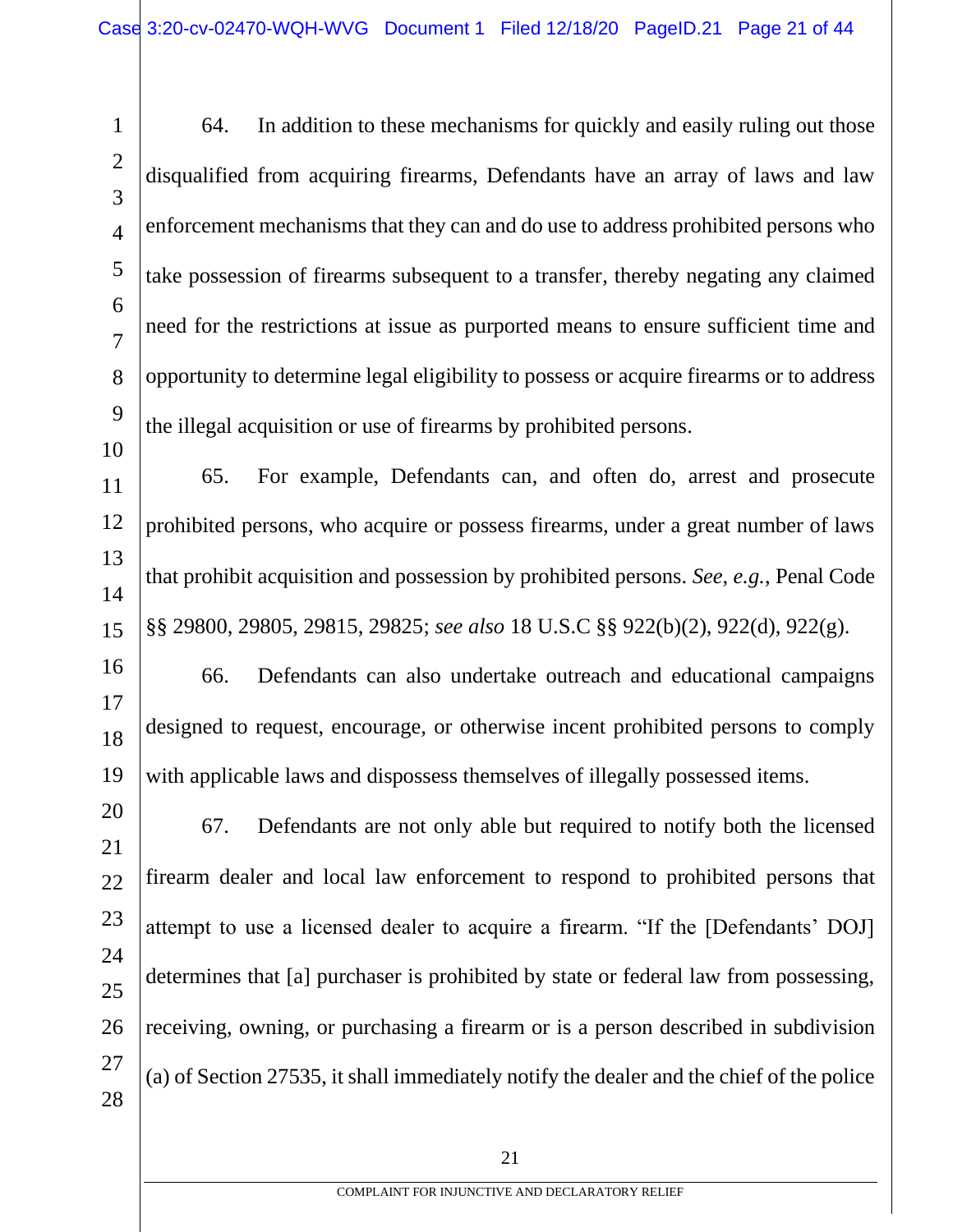1 2 3 4 department of the city or city and county in which the sale was made, or if the sale was made in a district in which there is no municipal police department, the sheriff of the county in which the sale was made, of that fact." Penal Code  $\S 28220(c)$ .

5 6 7 8 9 10 11 12 13 14 68. And Defendants also have significant infrastructure, systems, and personnel, even dedicated teams, to seek out and dispossess prohibited persons of any firearms they possess. For example, the State's Armed Prohibited Persons System (APPS) allows Defendants' and their agents to identify individuals known to be both armed and prohibited, allowing them to seek out such individuals and make contact with them, or apply for a warrant for their arrest and/or seizure of firearms, ammunition, and regulated firearm parts.

15 16 17 18 19 20 21 22 23 24 25 26 27 28 69. "In 2006, the State of California became the first and only state in the nation with a system for monitoring known firearm owners who might fall into a prohibited status. The Armed and Prohibited Persons System (APPS) database crossreferences firearms purchasers against other records for individuals who are prohibited from possessing firearms. The Department of Justice Bureau of Firearms (Bureau) utilizes Crime Analysts, Special Agents and Special Agent Supervisors to locate and disarm prohibited persons identified through the APPS database, thereby preventing and reducing incidents of violent crime." Defendant's 2019 Annual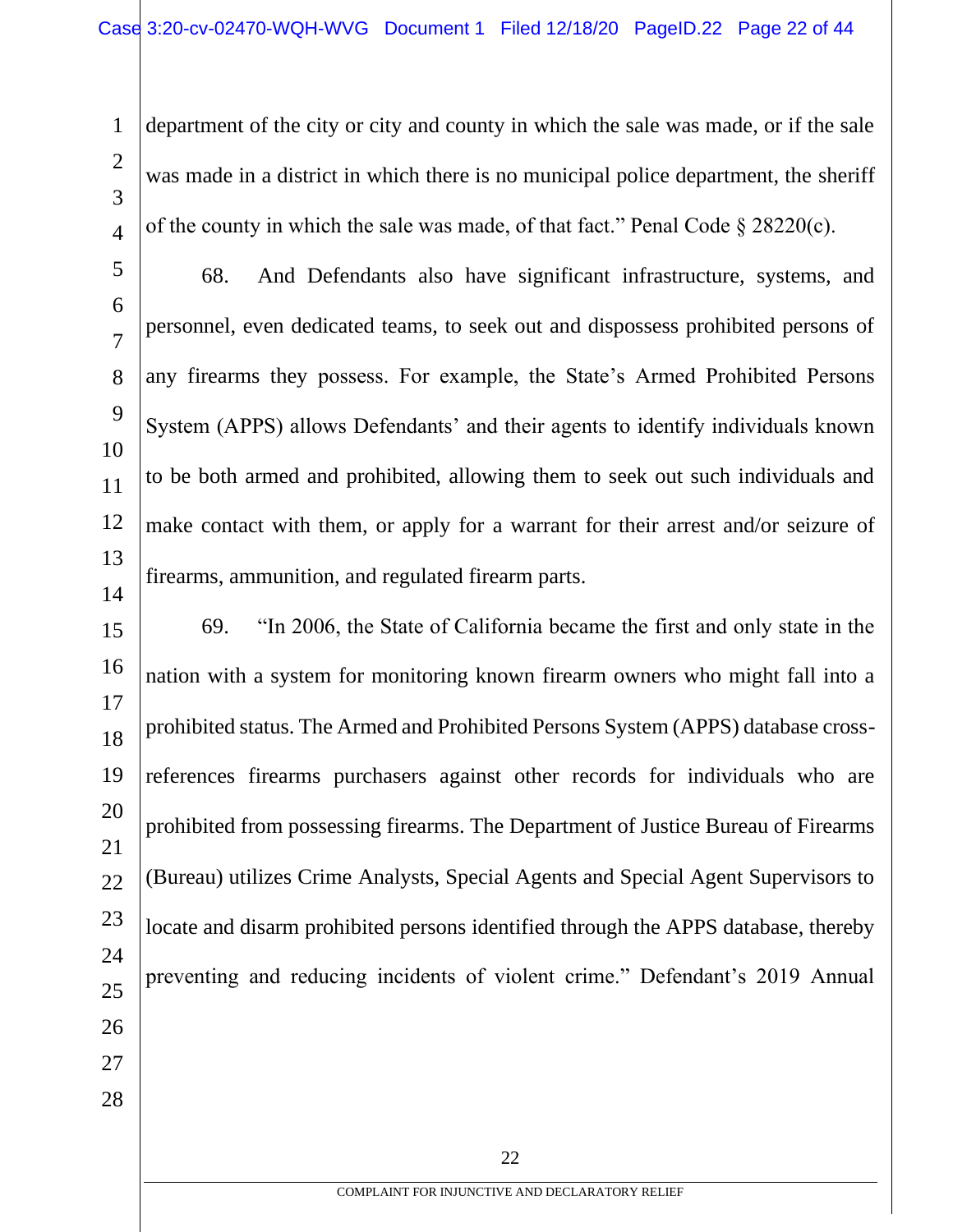1 2 Report to the Legislature on the APPS System, online at https://bit.ly/ca-doj-apps-2019-report, at  $p.2<sup>2</sup>$ 

3

4 5 6 7 8 9 10 11 12 13 14 70. While imposing this onerous scheme of unconstitutional and unnecessary restraints upon the Second Amendment rights of the average lawabiding California, at the same time, Defendants carve out thirteen (13) categories of exceptions to their purchase ban, Penal Code § 27535(b), including another instance of Defendants' 'Hollywood' exemption for their friends in the entertainment business (*see* § 27535(b)(6), exempting "[a]ny motion picture, television, or video production company or entertainment or theatrical company whose production by its nature involves the use of a firearm").

- 15 16 17 18 19 20 71. Among other things, under Defendants' laws, policies, and enforcement practices, and customs, a motion picture, television, or video production company or entertainment or theatrical company whose production by its nature involves the use of a firearm is not subject to the firearm purchase restrictions.
- 21 22 23 72. Defendants have many laws and law enforcement mechanisms they can use to fight crime, including by using their own systems to monitor sales and
- 24

<sup>25</sup> 26 27 28 <sup>2</sup> See also Defendants' published video, entitled "Meet the APPS Team," online at https://www.youtube.com/watch?v=2AtMaRTE\_r4 ("Get to know the APPS Program: keeping firearms out of the hands of dangerous and violent individuals is our top priority. To learn more about the APPS program and our dedicated team, read our 2019 APPS report.").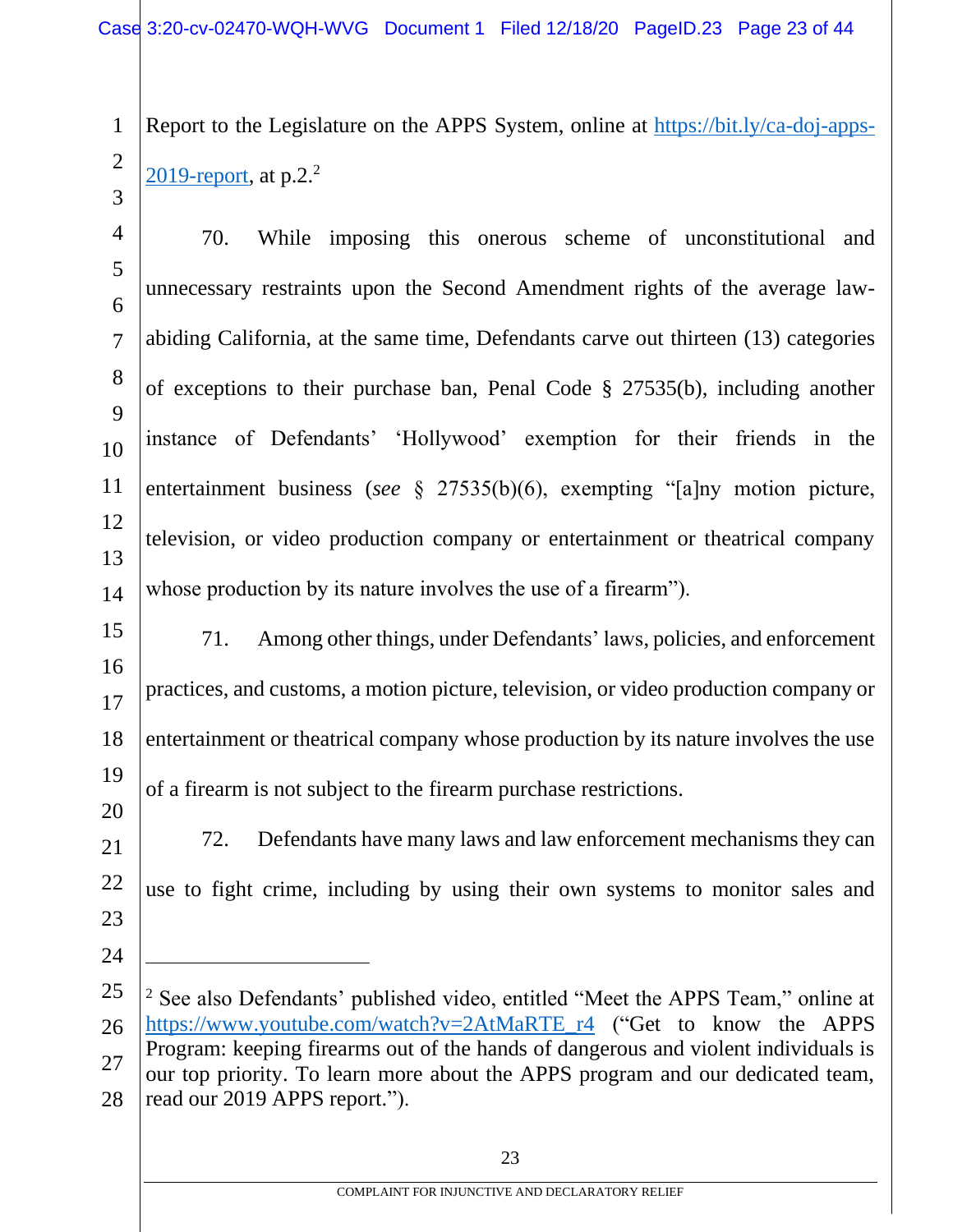1 2 investigate potential straw purchases and trafficking of arms, as well as seizing firearms and ammunition from persons who become prohibited after a transfer.

3 4

## *Impact on Individual Plaintiffs*

5 6 7 8 9 10 11 12 13 14 15 16 17 18 19 20 21 22 23 24 25 26 27 73. Plaintiff Nguyen is an active-duty Army National Guard soldier who has training in the safe handling of handguns and semiautomatic centerfire rifles. Plaintiff Nguyen is not prohibited under state or federal law from acquiring or possessing firearms, a fact known to Defendants. Plaintiff Nguyen is not in Defendants' APPS or other related databases, a fact known to Defendants. Plaintiff Nguyen currently does not own or possess any firearms at her residence. Plaintiff Nguyen desires and intends to purchase two or more handguns in a single transaction within a 30-day period from a licensed dealer after submitting the transaction through Defendants' systems which, among other things, facilitate a background check and record the items transferred, and she would do so, but for Defendants' laws, policies, enforcement practices, and customs. Plaintiff Nguyen also desires and intends to purchase two or more semiautomatic centerfire rifles in a single transaction within a 30-day period, presently, and continuing through and after July 1, 2021. Defendants have enforced, are continuing to enforce, and are threatening to enforce their laws, policies, practices, and customs against Plaintiff Nguyen in violation of her right to keep and bear arms, and the rights of others similarly situated

28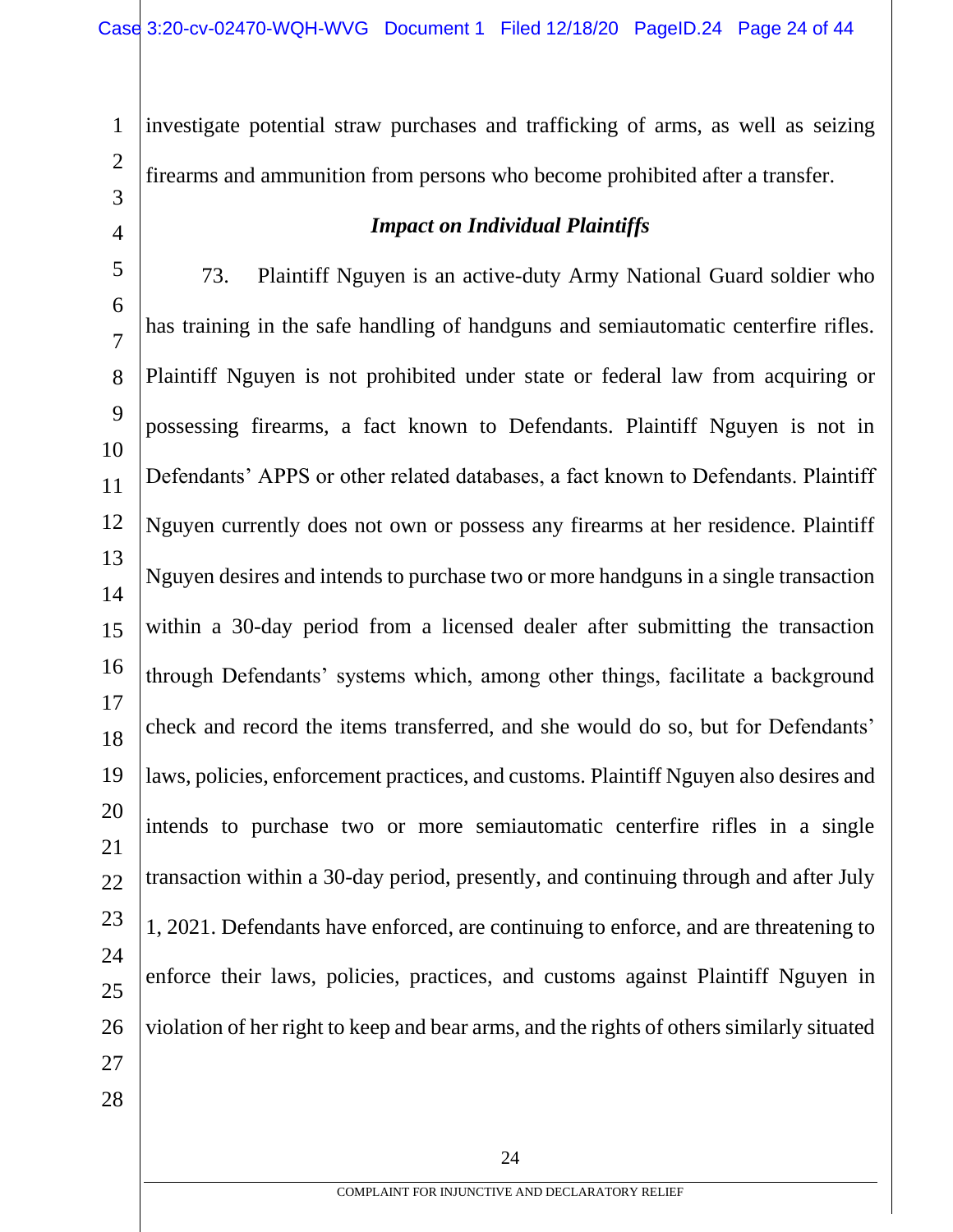- 1 2 3 to her who seek to purchase and transfer more than one firearm within a 30-day period and not be subject to sanctions, fees, and delays imposed by Defendants.
- 4 5 6 7 8 9 10 11 12 13 14 15 16 17 18 19 20 21 22 23 24 25 26 27 74. Plaintiff Boguski is an active-duty Marine stationed at Camp Pendleton, San Diego. While serving as a Marine, Plaintiff Boguski has obtained substantial training with firearms. Plaintiff Boguski has also obtained "pistol qualification" through the Marine Corps Combat Pistol Program. Plaintiff Boguski is not prohibited under state or federal law from acquiring or possessing firearms, a fact known to Defendants. Plaintiff Boguski is not in Defendants' APPS or other related databases, a fact known to Defendants. Plaintiff Boguski desires and intends to purchase two or more handguns in a single transaction within a 30-day period from a licensed dealer after submitting the transaction through Defendants' systems which, among other things, facilitate a background check and record the items transferred, and he would, but for Defendants' laws, policies, enforcement practices, and customs. Plaintiff Boguski also desires and intends to purchase two or more semiautomatic centerfire rifles in a single transaction within a 30-day period, presently, and continuing through and after July 1, 2021. Defendants have enforced, are continuing to enforce, and are threatening to enforce their laws, policies, practices, and customs against Plaintiff Boguski in violation of his right to keep and bear arms, and the rights of others similarly situated to him who seek to purchase and transfer more than
- 28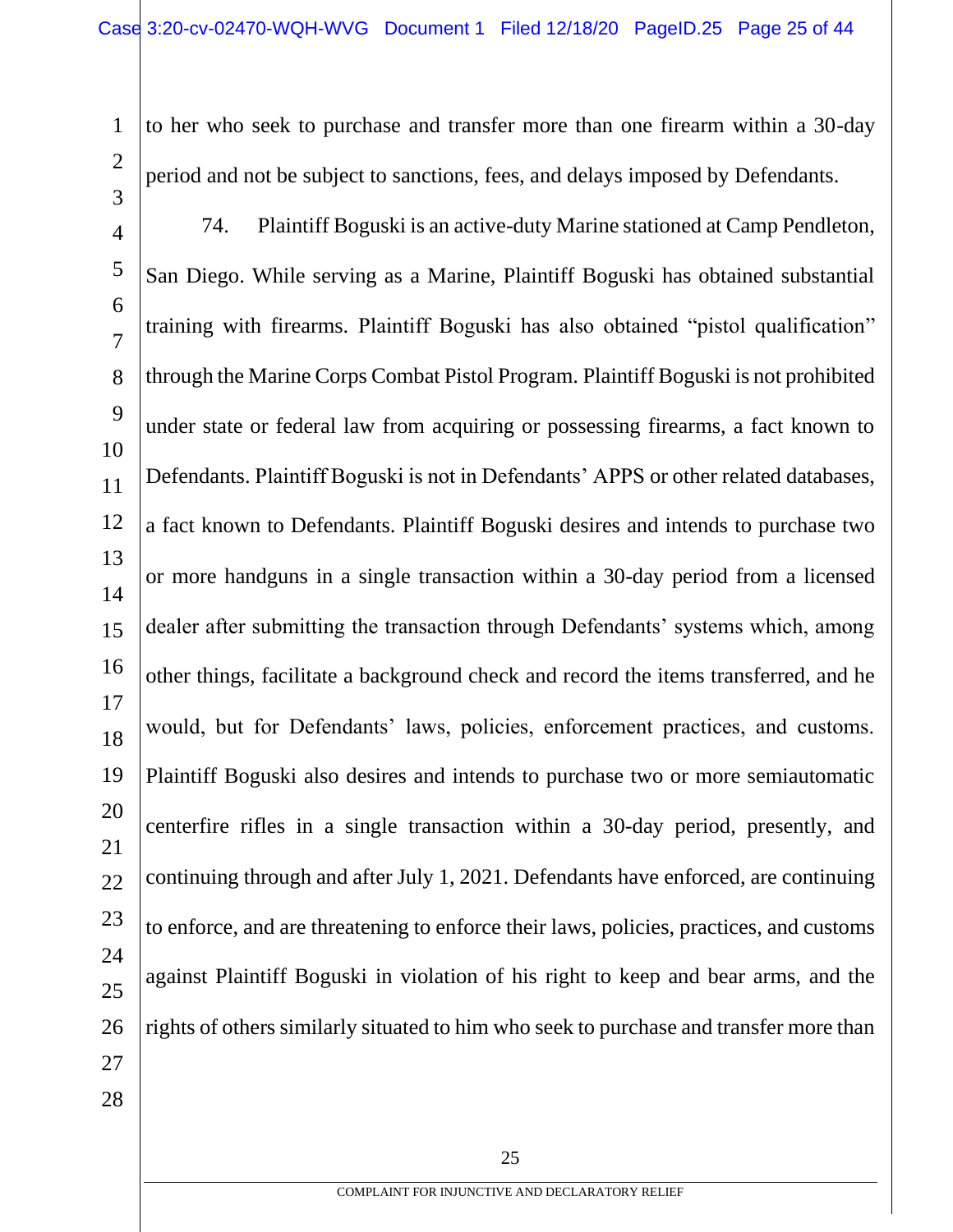1 2 one firearm within a 30-day period and not be subject to sanctions, fees, and delays imposed by Defendants.

3

4 5 6 7 8 9 10 11 12 13 14 15 16 17 18 19 20 21 22 23 24 25 26 27 75. Plaintiff Medina is not prohibited under state or federal law from acquiring or possessing firearms, a fact known to Defendants. Plaintiff Medina is not in Defendants' APPS or other related databases, a fact known to Defendants. Plaintiff Medina has been forced to purchased multiple firearms one at a time in separate transactions, each imposing against him substantial fees and delays. Defendants' laws, policies, enforcement practices, and customs, have prohibited Plaintiff Medina from the purchase and transfer of more than one handgun within a 30-day period. The multiple transactions have resulted in additional costs and delays being imposed upon Plaintiff Medina, who would have otherwise acquired at least some of those firearms in transactions of more than one at a time. Further, Plaintiff Medina has previously purchased more than one semiautomatic centerfire rifle in a single transaction and within a 30-day period. He desires to do so again, by retaining the ability, presently and continuing through and after July 1, 2021, to acquire more than one semiautomatic centerfire rifle in a single transaction within a 30-day period. 76. Plaintiff Medina desires and intends to purchase two or more handguns in a single transaction within a 30-day period from a licensed dealer after submitting the transaction through Defendants' systems which, among other things, facilitate a

28

background check and record the items transferred, and he would do so, but for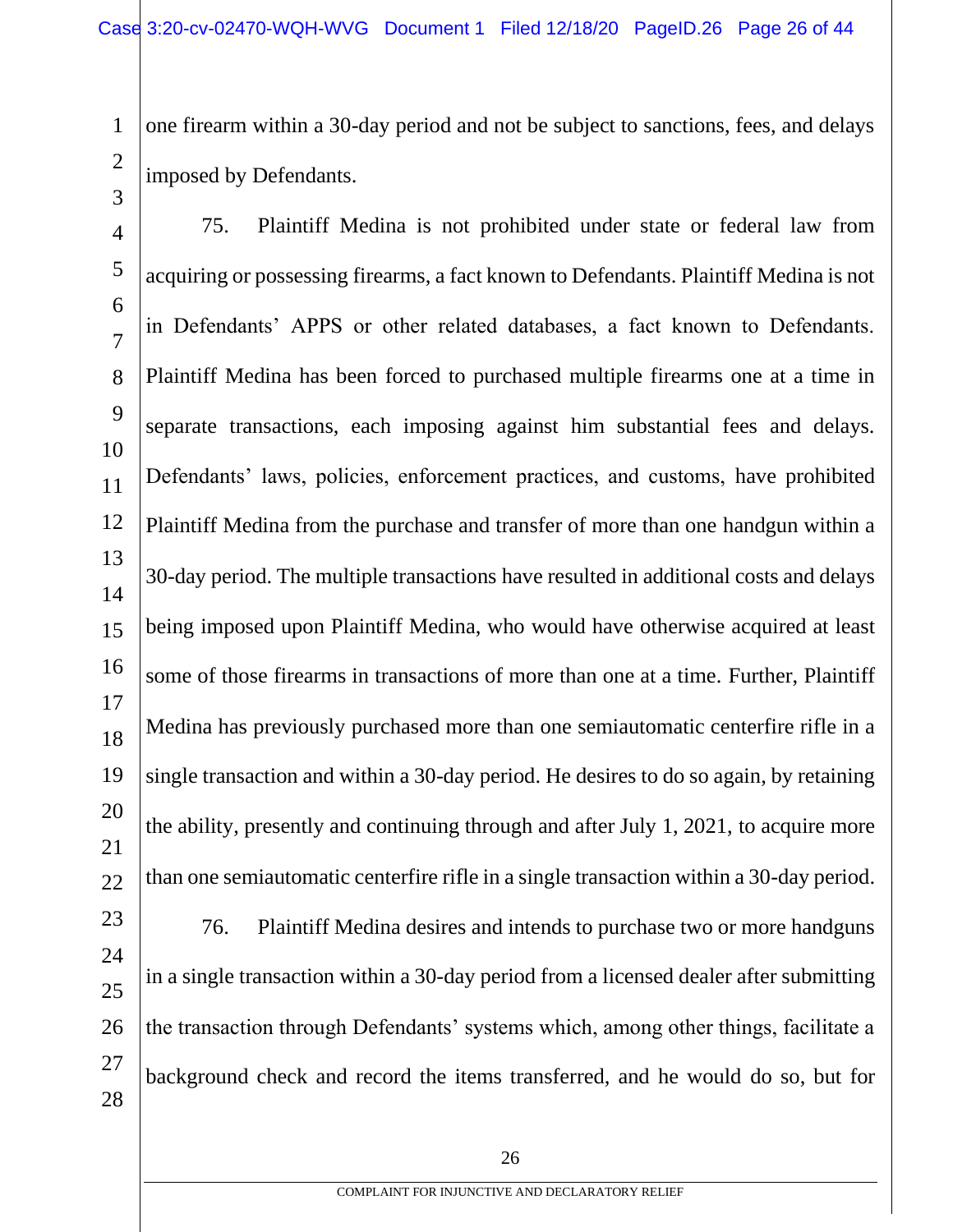1 2 3 4 5 6 7 8 9 10 11 12 Defendants' laws, policies, enforcement practices, and customs. Plaintiff Medina also desires and intends to purchase two or more semiautomatic centerfire rifles in a single transaction within a 30-day period, presently, and continuing through and after July 1, 2021. Defendants have enforced, are continuing to enforce, and are threatening to enforce their laws, policies, practices, and customs against Plaintiff Medina in violation of his right to keep and bear arms, and the rights of others similarly situated to him who seek to purchase and transfer more than one firearm within a 30-day period and not be subject to sanctions, fees, and delays imposed by Defendants.

14 15 16 17 18 19 20 21 22 23 24 25 26 27 28 77. Plaintiff Colletti is not prohibited under state or federal law from acquiring or possessing firearms, a fact known to Defendants. Plaintiff Colleti is not in Defendants' APPS or other related databases, a fact known to Defendants. Plaintiff Colletti possesses a valid certificate of eligibility ("COE") issued by Defendants' DOJ, a fact known to Defendants. Plaintiff Colletti also holds an active CCW license to carry issued by his county sheriff, after proving his good cause and good moral character to his licensing authority, successfully completing a course of training on the law and firearms proficiency under Penal Code § 26165, and passing an extensive Live Scan-based background check and placement into the State's system for monitoring law enforcement contact, arrests, and criminal convictions ("rap back"), a fact known to Defendants. Plaintiff Colletti desires and intends to

13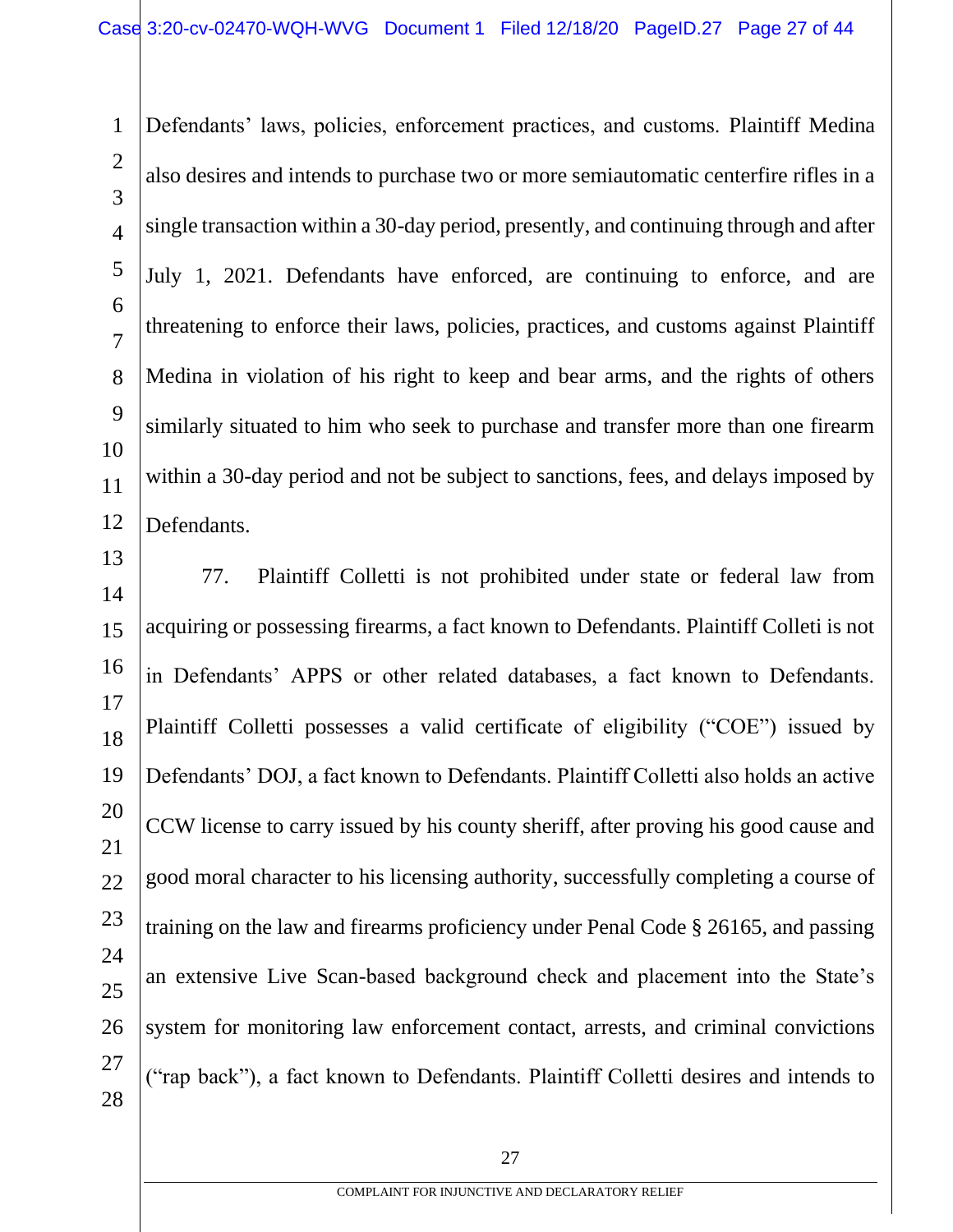1 2 3 4 5 6 7 8 9 10 11 12 13 14 15 16 17 purchase two or more handguns in a single transaction within a 30-day period from a licensed dealer after submitting the transaction through Defendants' systems which, among other things, facilitate a background check and record the items transferred, and he would, but for Defendants' laws, policies, enforcement practices, and customs. Plaintiff Colletti also desires and intends to purchase two or more semiautomatic centerfire rifles in a single transaction within a 30-day period, presently, and continuing through and after July 1, 2021. Defendants have enforced, are continuing to enforce, and are threatening to enforce their laws, policies, practices, and customs against Plaintiff Colletti in violation of his right to keep and bear arms, and the rights of others similarly situated to him who seek to purchase and transfer more than one firearm within a 30-day period and not be subject to sanctions, fees, and delays imposed by Defendants.

18 19 20 21 78. By utilizing their systems and the federal system they have access to, Defendants know and could quickly confirm that the Individual Plaintiffs are not prohibited from purchasing and possessing firearms.

- 22 23 24 25 26 79. Defendants have no evidence to support a belief that any of the Individual Plaintiffs have engaged or would engage in illegal trafficking in firearms or straw purchases, but Defendants are enforcing their unconstitutional purchase ban laws and policies against them anyway.
- 27
- 28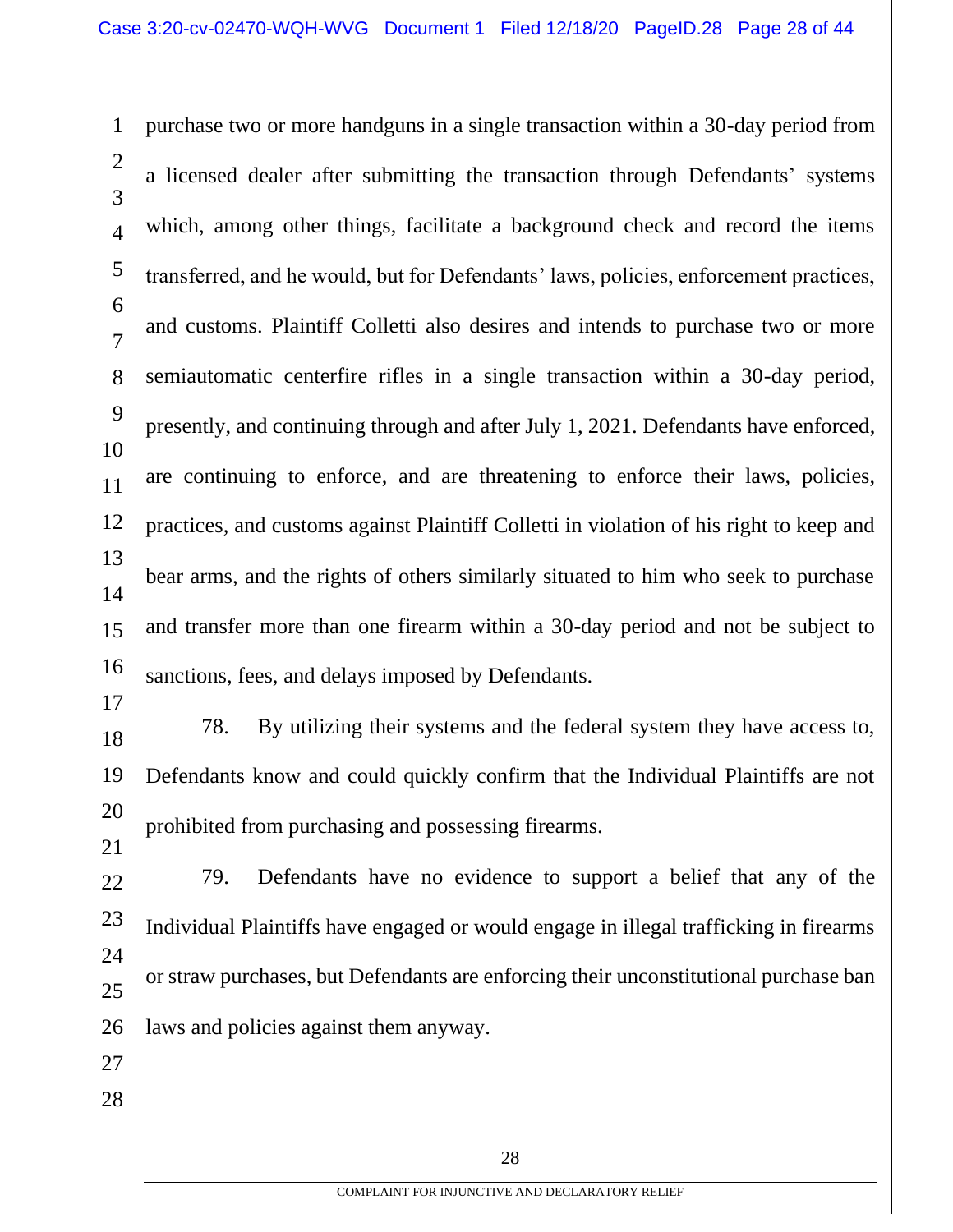2

3

1

80. Individual Plaintiffs' injuries are representative of those experienced by others similarly situated to them, a fact known to Defendants.

- 4 5 6 7 8 81. Defendants know or could ascertain the names of the individuals who have applied for more than one handgun or semiautomatic centerfire rifle purchase in a 30-day period but were denied those transactions for reasons other than a firearm disability under state or federal law.
- 9 10 11 12 13 14 15 16 *Impact on Retailer Plaintiffs & Their Customers* 82. Plaintiff Phillips is listed as a firearms dealer in Defendants' DOJ Centralized List of Firearms Dealers for Plaintiff PWG. Plaintiff PWG is federally licensed by the Bureau of Alcohol, Tobacco, Firearms, and Explosives ("ATF") as a Federal Firearms Licensee ("FFL").
- 17 18 19 20 21 83. Plaintiff Prince is listed as a firearms dealer in Defendants' DOJ Centralized List of Firearms Dealers for Plaintiff NCSC. Plaintiff NCSC is federally licensed by the Bureau of Alcohol, Tobacco, Firearms, and Explosives ("ATF") as a Federal Firearms Licensee ("FFL").
- 22 23 84. PWG and NCSC are two of the largest firearms retailers in the San Diego County area.
- 25 26 85. Many ordinary law-abiding citizens in San Diego County rely on the Retailer Plaintiffs and others like them for lawful firearms transfers.
- 27 28

24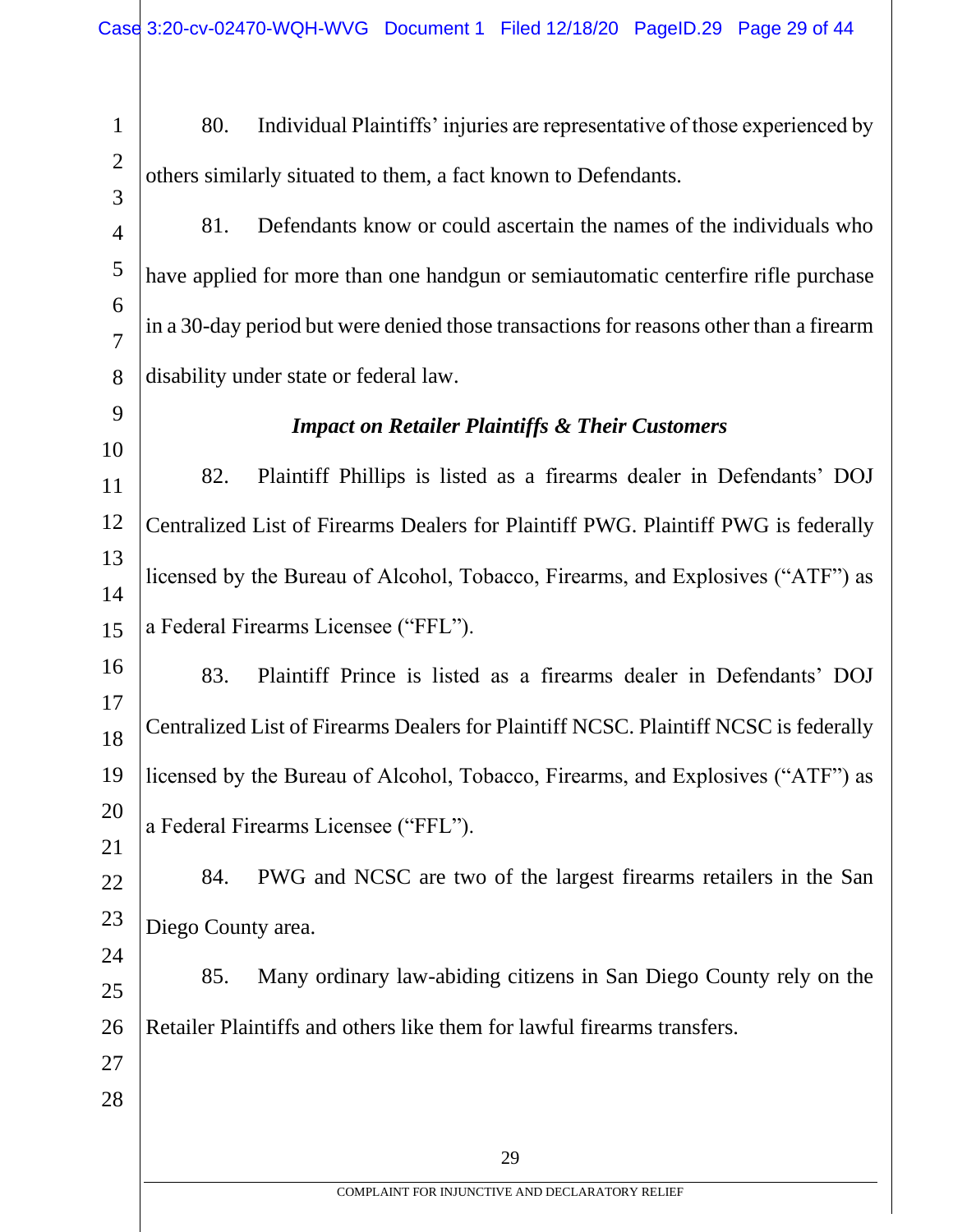$\mathcal{D}_{\mathcal{L}}$ 

3

4

5

1

86. Because of Defendants' laws, policies, enforcement practices, and customs, the Retailer Plaintiffs, and other retailers like them, are likewise bound to Defendants' statutory scheme and cannot sell or transfer more than one firearm within a 30-day period to law-abiding individuals.

6 7

8

9

10

11

87. In their time in business, the Retailer Plaintiffs have been forced to deny many law-abiding purchasers who have sought to purchase multiple handguns in a single transaction—i.e., more than one within a 30-day period—because of Defendants' laws, policies, and enforcement practices.

12 13 14 15 16 17 18 19 20 21 22 88. Retailer Plaintiffs often have individuals visit their stores who seek to purchase more than one handgun in a single transaction within a 30-day period, sometimes multiple times per week. These intended multiple-firearm purchases often take the form of a person who intends to acquire such firearms for self-defense in the home, and for carry in public. Defendants' laws, policies, enforcement practices, and customs prevent the Retailer Plaintiffs from making those sales and transfers and prevent the individuals from acquiring and taking possession of those firearms.

23 24 25 26 89. In many cases, the Retailer Plaintiffs' customers do not return to purchase and take possession of the additional firearms they would have purchased during the initial purchase and transfer application transaction.

- 27
- 28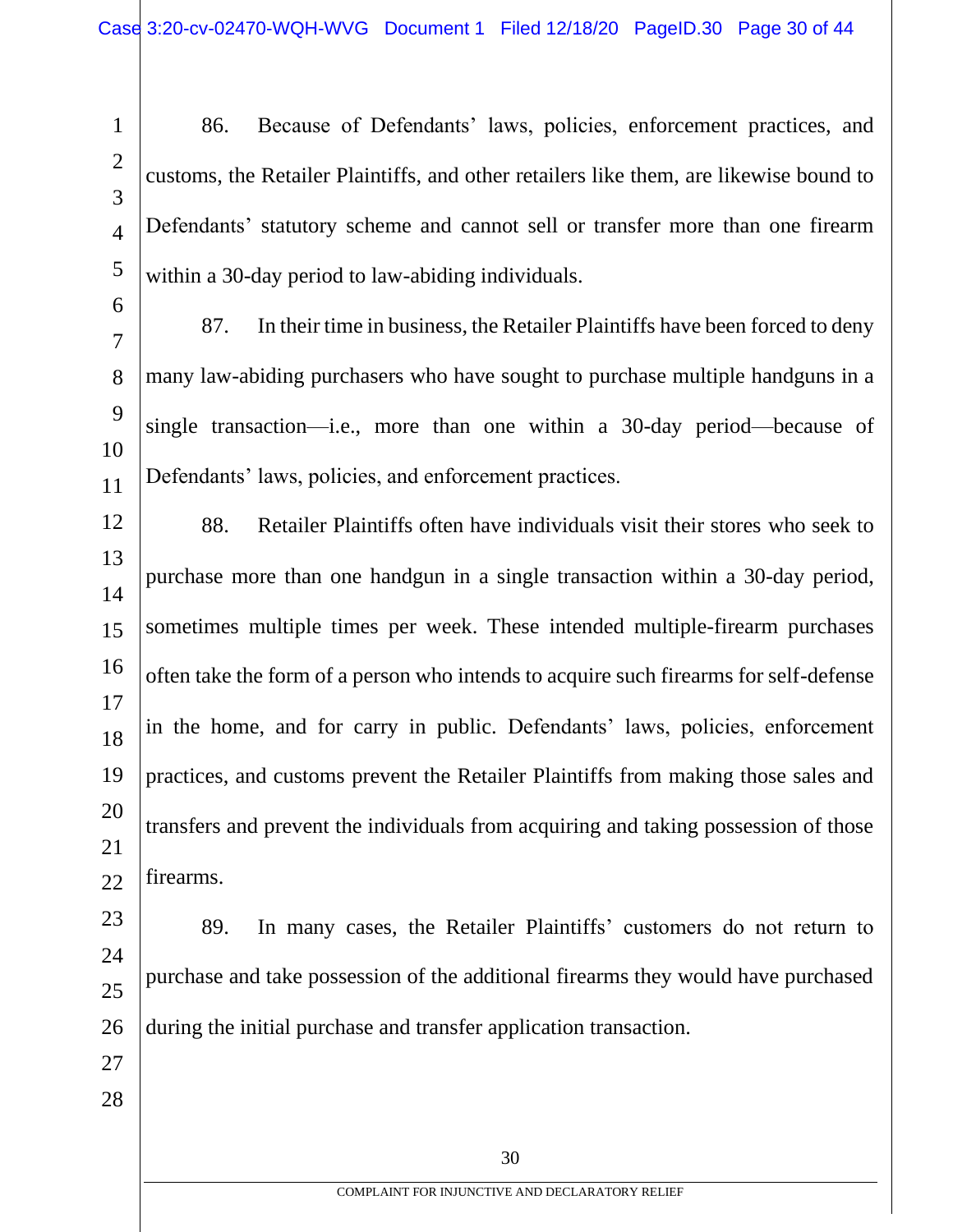1 2 3 4 5 6 7 8 90. And even where the purchaser does pay for more than one firearm in a single transaction, Defendants' laws, policies, enforcement practices, and customs impose upon Retailer Plaintiffs an additional burden and liability of having to store the firearms for at least another 30-day period. Retailer Plaintiffs face additional costs with having to store additional firearms for at least 30 days, and Retailer Plaintiffs lose storage space that they could otherwise use for other products.

9 10 11 12 13 14 91. The Retailer Plaintiffs will be forced to continue to deny many lawabiding purchasers who seek to purchase multiple handguns in a single transaction i.e., more than one within a 30-day period—because of Defendants' laws, policies, and enforcement practices.

15 16 17 18 19 20 21 92. The Retailer Plaintiffs will also be forced to deny many law-abiding purchasers who seek to purchase multiple semiautomatic, centerfire rifles in a single transaction—i.e., more than one within a 30-day period—because of Defendants' laws, policies, and enforcement practices when Senate Bill 61 takes effect on July 1, 2021.

22 23 24 25 26 27 28 93. But for Defendants' laws, policies, practices, and customs enforcing the State's ban on applying for, purchasing, and receiving more than one handgun—and on and after July 1, 2021, more than one semiautomatic, centerfire rifle—in any 30 day period, the Retailer Plaintiffs would make available for sale and would sell and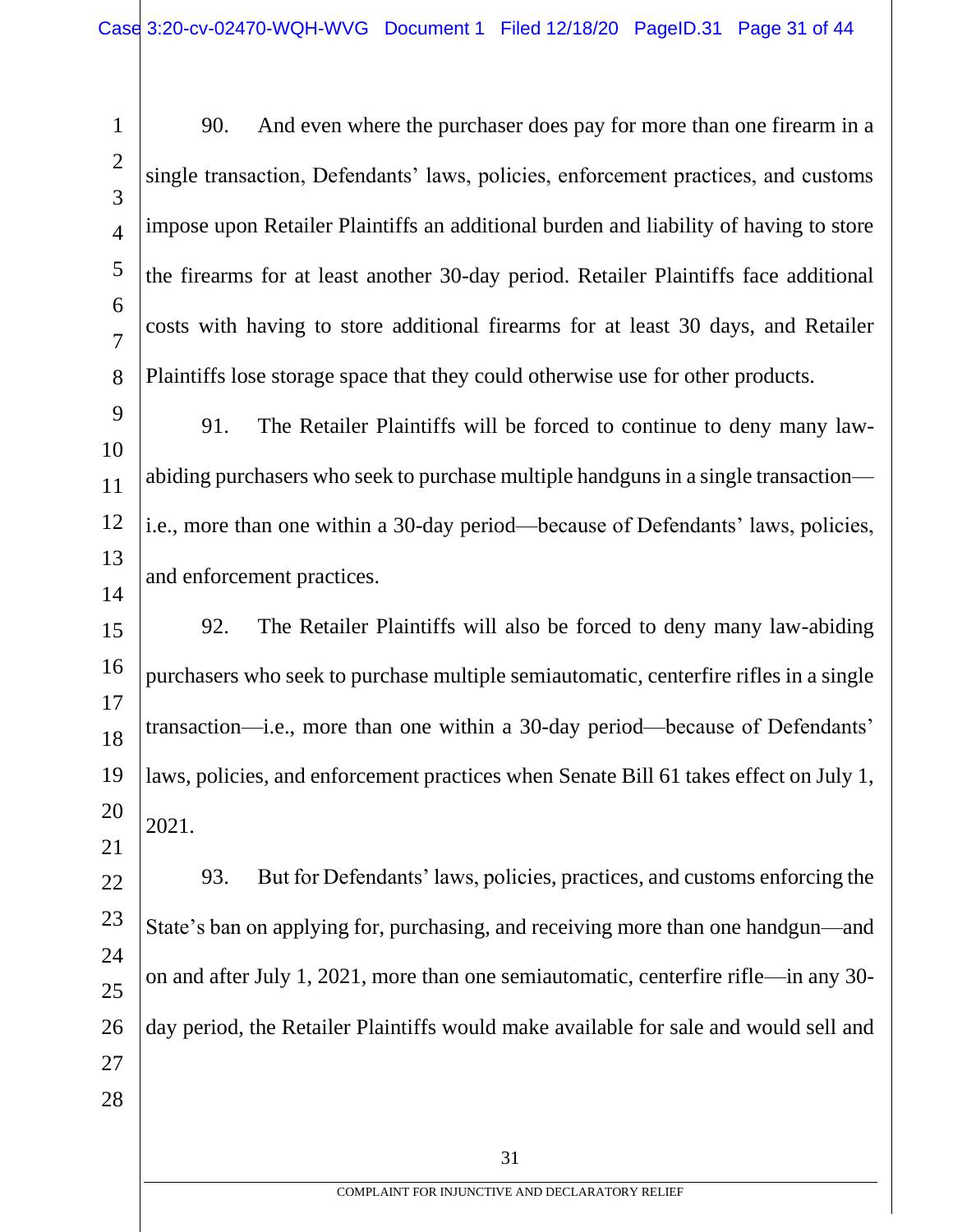| $\mathbf{1}$   |                                                                                      | otherwise transfer more than one firearm in a 30-day period to their law-abiding       |  |
|----------------|--------------------------------------------------------------------------------------|----------------------------------------------------------------------------------------|--|
| $\overline{2}$ |                                                                                      | customers who are not exempt from the State's ban.                                     |  |
| 3              |                                                                                      |                                                                                        |  |
| $\overline{4}$ |                                                                                      | <b>COUNT ONE</b><br>DEPRIVATION OF CIVIL RIGHTS                                        |  |
| 5              | <b>RIGHT TO KEEP AND BEAR ARMS</b>                                                   |                                                                                        |  |
| 6              |                                                                                      | U.S. CONST., AMENDS. II AND XIV, 42 U.S.C. § 1983                                      |  |
| 7              | 94.                                                                                  | Plaintiffs incorporate herein by reference the foregoing paragraphs as if              |  |
| 8<br>9         | fully set forth herein.                                                              |                                                                                        |  |
| 10             | 95.                                                                                  | There is an actual and present controversy between the parties.                        |  |
| 11             | 96.                                                                                  | Defendant Xavier Becerra has enforced the challenged laws, policies,                   |  |
| 12<br>13       |                                                                                      | practices, and customs against Plaintiffs and is in fact presently enforcing and       |  |
| 14             | threatening to enforce the challenged laws, policies, customs, and practices against |                                                                                        |  |
| 15             | Plaintiffs.                                                                          |                                                                                        |  |
| 16             |                                                                                      |                                                                                        |  |
| 17             | 97.                                                                                  | Defendant Luis Lopez has enforced the challenged laws, policies,                       |  |
| 18             |                                                                                      | practices, and customs against Plaintiffs and is in fact presently enforcing and       |  |
| 19<br>20       | threatening to enforce the challenged laws, policies, practices, and customs against |                                                                                        |  |
| 21             | Plaintiffs.                                                                          |                                                                                        |  |
| 22             |                                                                                      |                                                                                        |  |
| 23             | 98.                                                                                  | Defendants Becerra and Lopez are responsible for the formulation,                      |  |
| 24             |                                                                                      | issuance, and/or implementation of the laws, policies, practices, and customs at issue |  |
| 25             | in this case.                                                                        |                                                                                        |  |
| 26             |                                                                                      |                                                                                        |  |
| 27             | 99.                                                                                  | The Second Amendment protects "the right of the people to keep and                     |  |
| 28             | bear Arms."                                                                          |                                                                                        |  |
|                |                                                                                      | 32                                                                                     |  |
|                |                                                                                      | COMPLAINT FOR INJUNCTIVE AND DECLARATORY RELIEF                                        |  |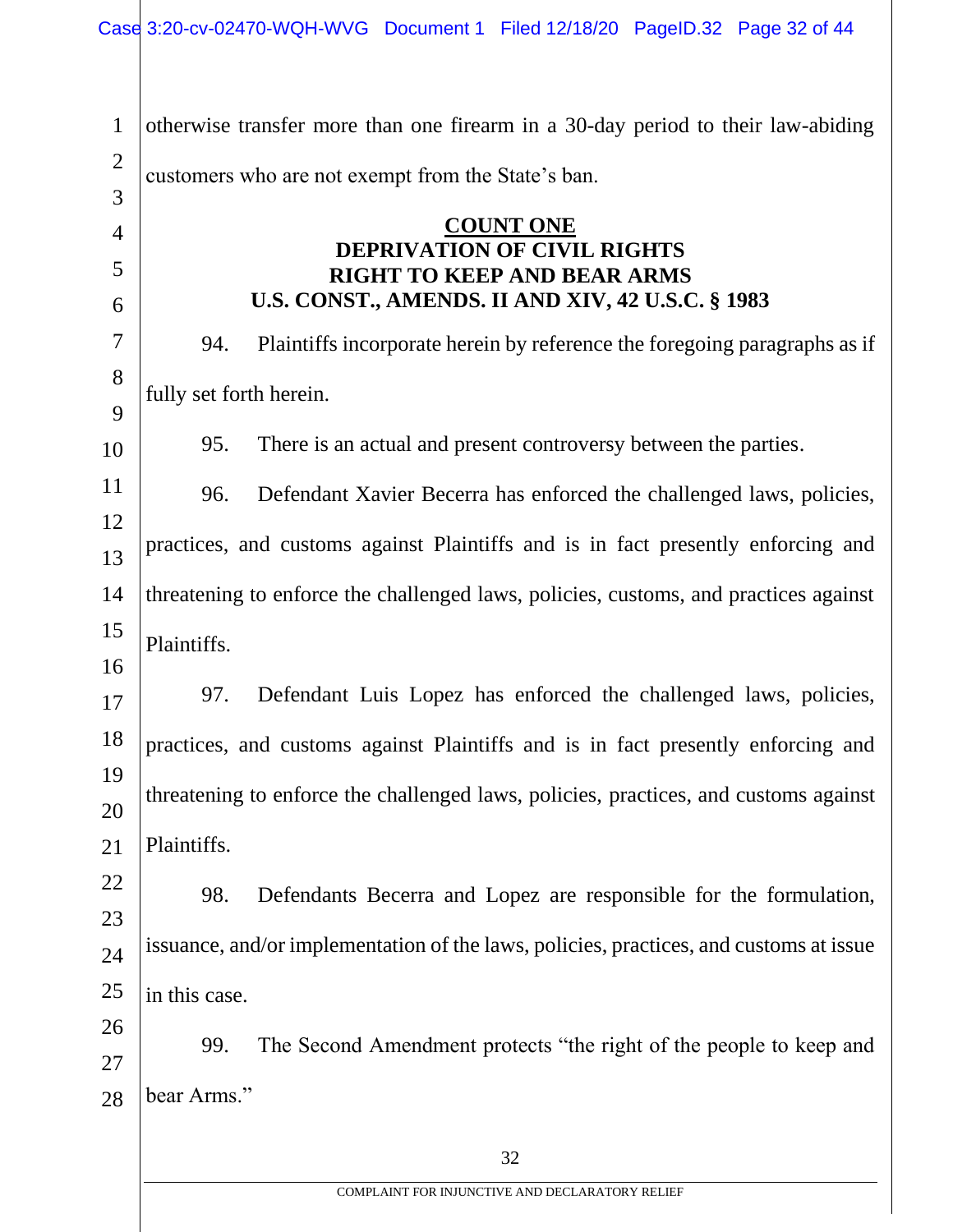2 3

4

5

6

1

100. Plaintiffs, Plaintiffs' members and customers, and those similarly situated to them, wish to exercise their fundamental, individual right to keep and bear arms and would do so, but for Defendants' laws, policies, enforcement practices, and customs, and reasonable fear of enforcement.

7 8

9 10

24

101. The Individual Plaintiffs are legally eligible under State and Federal law to acquire and possess arms, including firearms, and bring this action on their own behalf and on behalf of all similarly situated individuals.

11 12 13 14 15 102. The Individual Plaintiffs and others like them cannot make an application to purchase more than one handgun or semiautomatic centerfire rifle (beginning July 1, 2021) within any 30-day period without violating Defendants' laws and being subject to penalties.

16 17 18 19 103. The Retailer Plaintiffs are subject to Defendants' laws, policies, enforcement practices, and customs, which include serious civil and criminal penalties, as well as the loss of their dealership, for violations thereof.

20 21 22 23 104. The Institutional Plaintiffs have an interest in defending and asserting the rights of their members against Defendants' laws, policies, enforcement practices, and customs.

25 26 27 28 105. Defendants' laws, policies, enforcement practices, and customs target and impact all normal, legally eligible individuals who are constitutionally entitled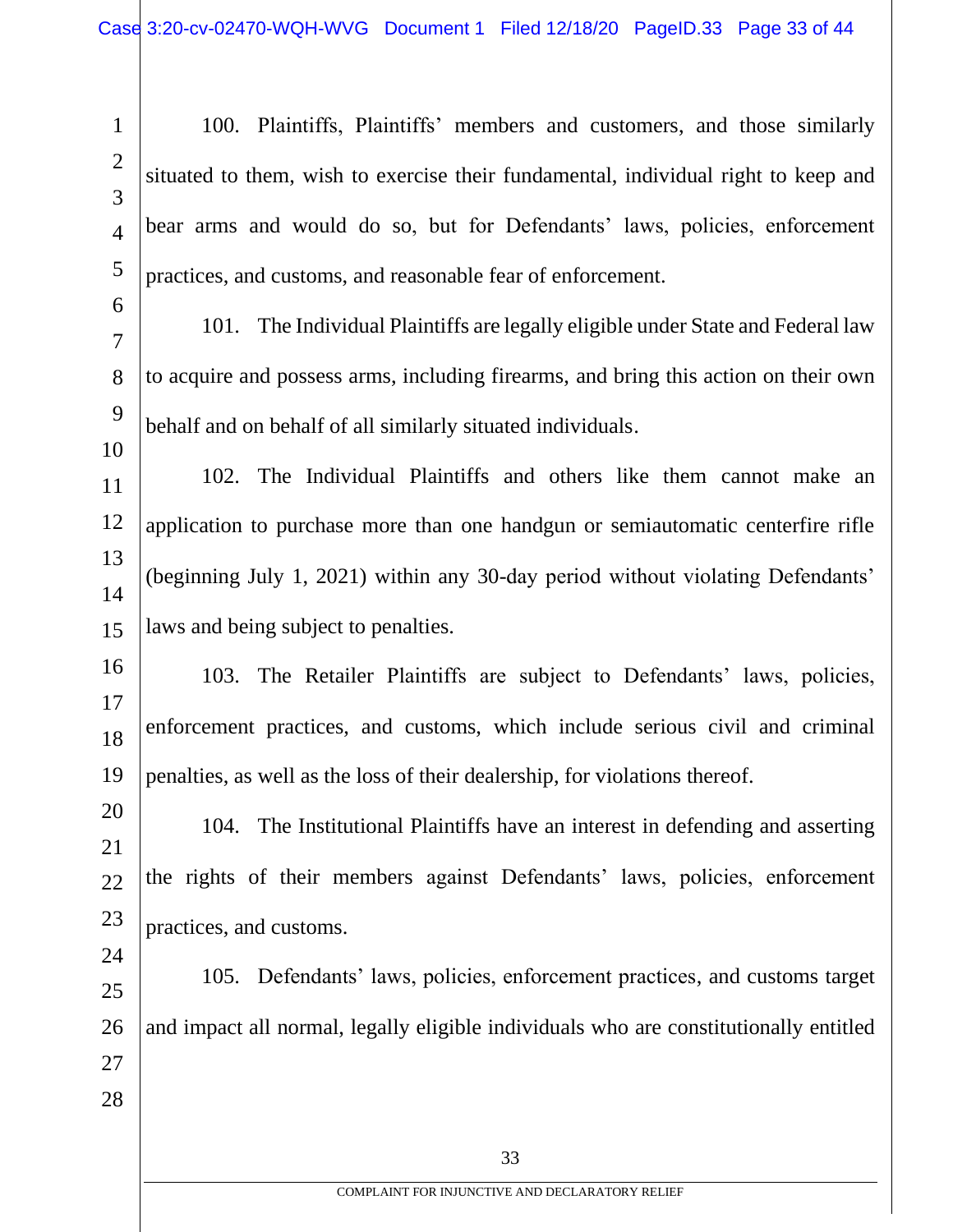1 2 3 to purchase, take possession of, keep, bear, and use arms for all lawful purposes, including self-defense in the home.

4 5 6 7 106. Defendants' laws, policies, enforcement practices, and customs are paternalistic and untailored, severely burdening the Second Amendment rights of every responsible, gun-owning citizen desiring to lawfully buy firearms.

8 9 10 11 12 13 14 107. Defendants' laws, policies, enforcement practices, and customs systematically prohibit or deter an untold number of law-abiding California citizenresidents from purchasing multiple firearms in the exercise of the right to keep and bear arms, forcing them to incur substantial fees and delays to acquire firearms otherwise in common use and available for purposes of exercising this right.

15 16 17 18 108. The Supreme Court has explained that the Second Amendment "protects a personal right to keep and bear arms for lawful purposes, most notably for self-defense within the home." *McDonald*, 561 U.S. at 780.

19 20 21 22 23 24 25 109. The Supreme Court has made clear the Framers and ratifiers of the Fourteenth Amendment counted the right to keep and bear arms as among those fundamental rights *necessary* (i.e., essential) to our system of ordered liberty, *McDonald*, 561 U.S. at 778, 791, and as a privilege and immunity of citizenship, *id*. at 805 (Thomas, J., concurring).

26 27 28 110. In order to secure "the core right to possess a firearm for self-defense," the Second Amendment's protections extend to "necessary," "ancillary rights,"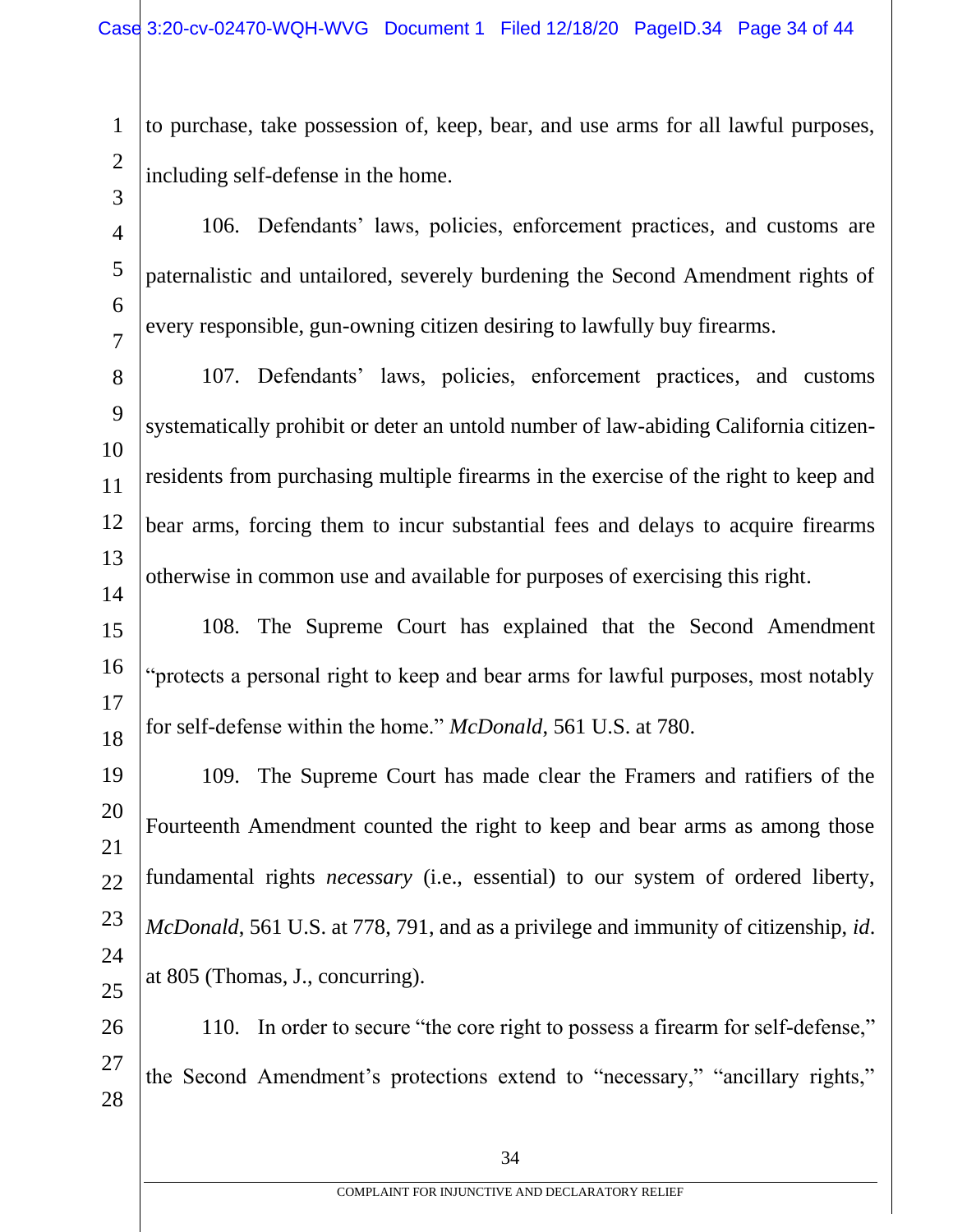1 2 3 including the right to acquire firearms and ammunition. *Teixeira v. Cty. of Alameda*, 873 F.3d 670, 677–78 (9th Cir. 2017).

4 5 6 7 8 9 111. The "core Second Amendment right to keep and bear arms for selfdefense 'wouldn't mean much' without the ability to acquire arms." *Teixeira*, 873 F.3d at 677 (quoting *Ezell v. City of Chicago*, 651 F.3d 684, 704 (7th Cir. 2011), and citing *Jackson v. City and County of San Francisco*, 746 F.3d 953, 967 (9th Cir. 2014)).

11 12 13 14 15 112. The Second Amendment is not a "second-class right, subject to an entirely different body of rules than the other Bill of Rights guarantees," *McDonald*, 561 U.S. at 780, and it cannot "be singled out for special—and specially unfavorable—treatment," *id.* at 778–79.

10

16 17 18 19 20 21 22 23 24 25 26 27 28 113. The government has no power "to decide on a case-by-case basis whether the right is *really worth* insisting upon," *Heller*, 554 U.S. at 635 (emphasis in original), because the Constitution elevates Plaintiffs' rights above Defendants' convenience or administrative concerns. "[T]he prospect of additional administrative inconvenience has not been thought to justify invasion of fundamental constitutional rights." *Carey v. Population Servs. Int'l*, 431 U.S. 678, 691 (1977). And "it is obvious that vindication of conceded constitutional rights cannot be made dependent upon any theory that it is less expensive to deny than to afford them." *Watson v. City of Memphis*, 373 U.S. 526, 537 (1963).

35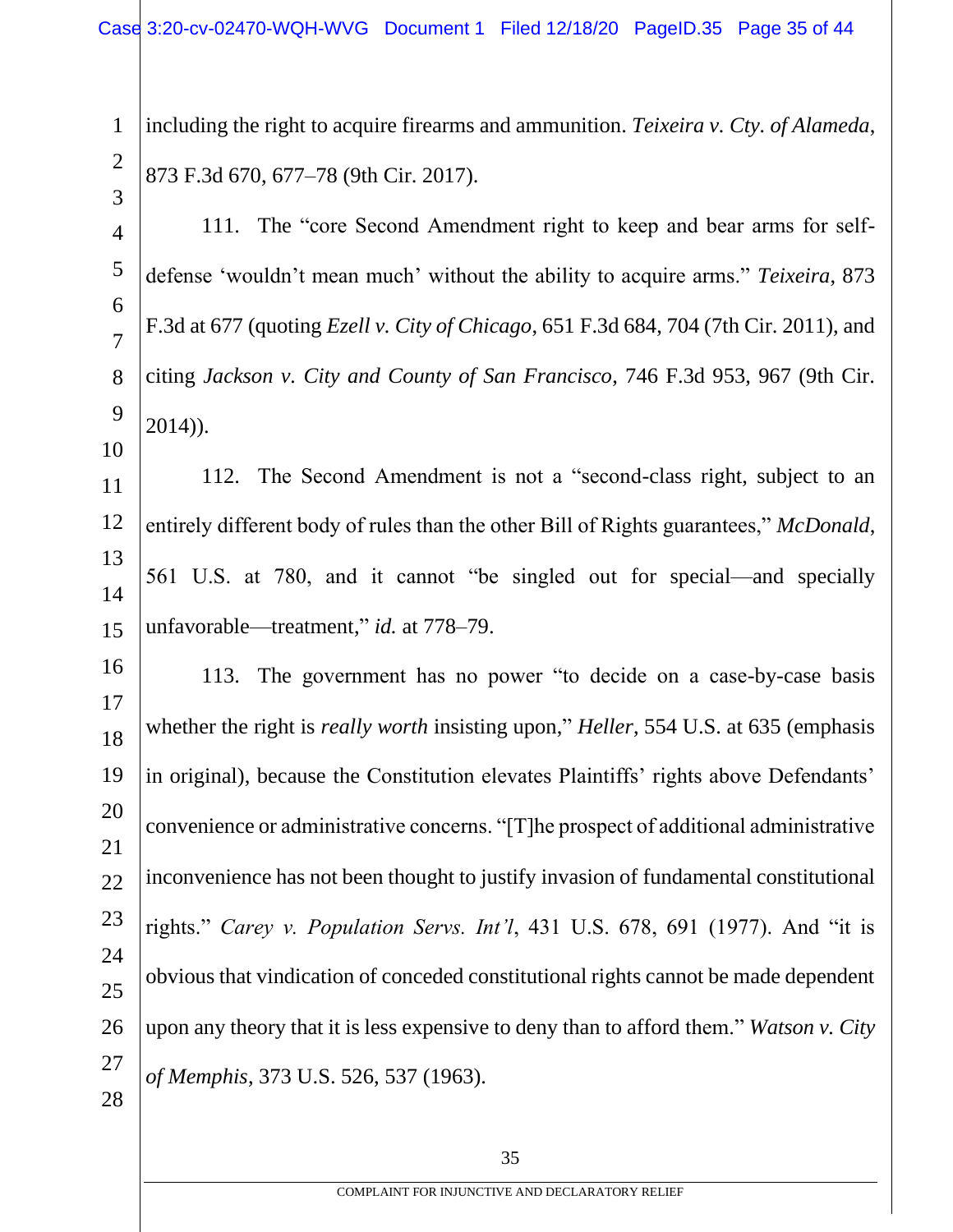2 3

4

27

1

114. Defendants' laws, policies, enforcement practices, and customs prevent law-abiding individuals not legally prohibited from possessing or acquiring firearms and ammunition from taking possession of constitutionally protected arms.

- 5 6 7 115. Defendants' laws, policies, enforcement practices, and customs are more extensive than necessary and are not the least restrictive means.
- 8 9 10 11 116. In *Heller*, the Supreme Court declared unconstitutional the District of Columbia's laws that, among other things, prevented Mr. Heller from having "operable for the purpose of immediate self-defense." 554 U.S. at 635.

12 13 14 15 16 17 18 19 20 21 117. By preventing legally eligible Californians, like and including Plaintiffs, Plaintiffs' members and customers, and others similarly situated to them, from purchasing and taking possession of constitutionally protected arms that they are otherwise entitled to purchase and possess, Defendants have violated, are continuing to violate, and threatening to violate the Plaintiffs' rights protected under the Second and Fourteenth Amendments by denying them those arms for the purpose of immediate self-defense and all lawful purposes.

- 22 23 24 25 26 118. "As the venerable adage about preparedness advises, 'Two is one, one is none."' U.S. Naval Institute, *Two is One, One is None*, Major Michael E. Clark, U.S. Marine Corps<sup>3</sup> (making the case for the Navy's acquisition of a fleet of
- 28 <sup>3</sup> https://www.usni.org/magazines/proceedings/2015/november/two-one-one-none.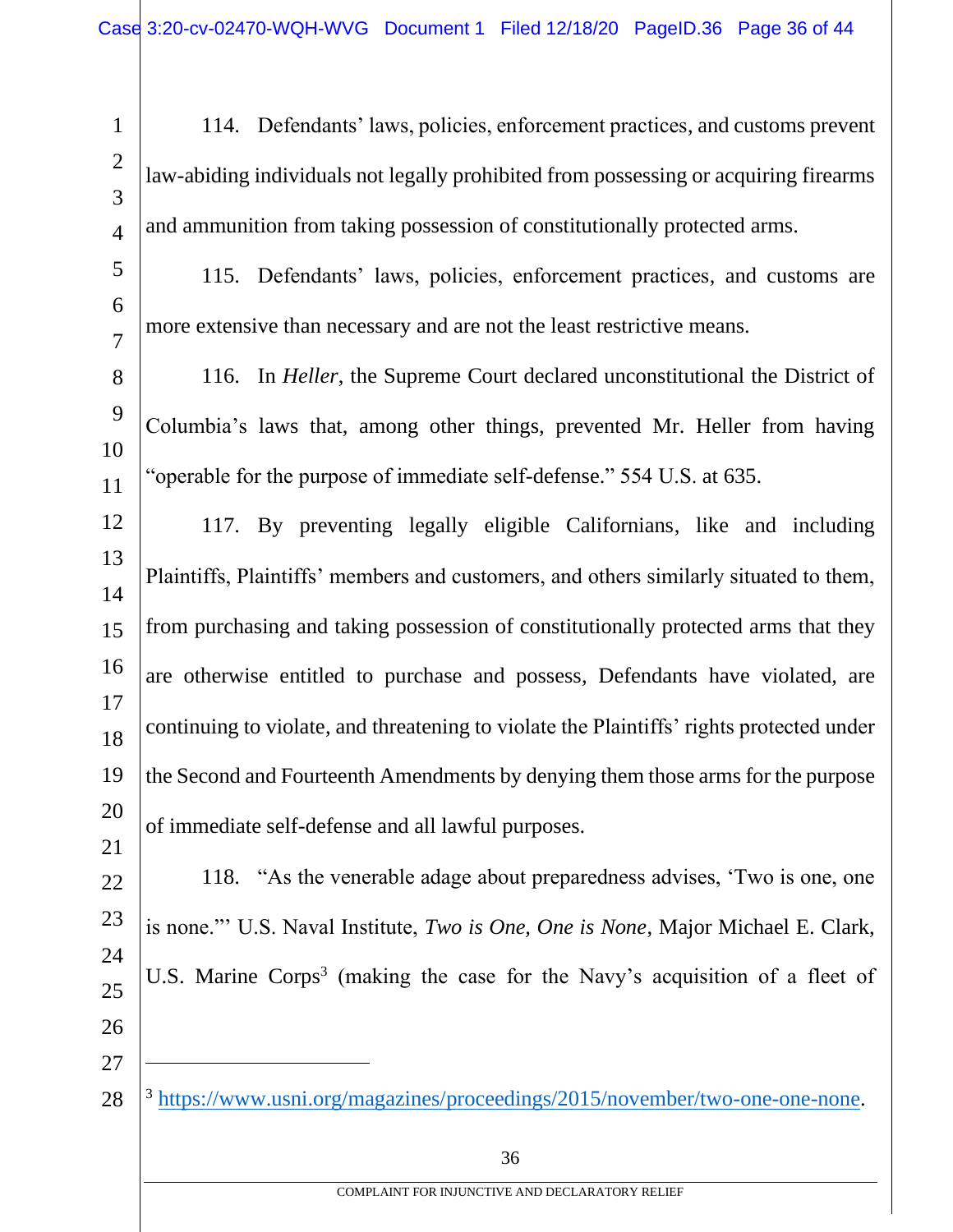1 2 3 4 5 6 7 8 9 10 specialized fixed-wing attack aircrafts in addition to its conventional attack aircrafts because, by themselves, the conventional fleet was incapable to meeting the threats of modern warfare). The adage holds just as true here, with the reality that proper and adequate preparedness for the forms of lawful self-defense enshrined as constitutional rights under the Second Amendment sometimes calls for firearms of different types and calibers—or least more than one firearm—to fully exercise these individual rights.

11 12 13 14 15 119. Because Defendants' laws, policies enforcement practices, and customs of delaying firearm transactions and imposing duplicative fees violates Plaintiffs' right to keep and bear arms, Plaintiffs seek declaratory and injunctive relief to invalidate them and enjoin their enforcement or application.

16

27

28

17 18 19 20 21 120. Defendants' laws, policies, and enforcement practices, and customs prevent legally eligible firearm purchasers and transferees from taking possession of constitutionally protected property to which they are entitled under law and the Constitution.

22 23 24 25 26 121. Defendants are actively enforcing the State of California's laws and their policies which prevent and deny by delay and excessive fees untold numbers of legally eligible individuals from taking possession of lawfully purchased firearms to which they are constitutionally for self-defense and all lawful purposes.

37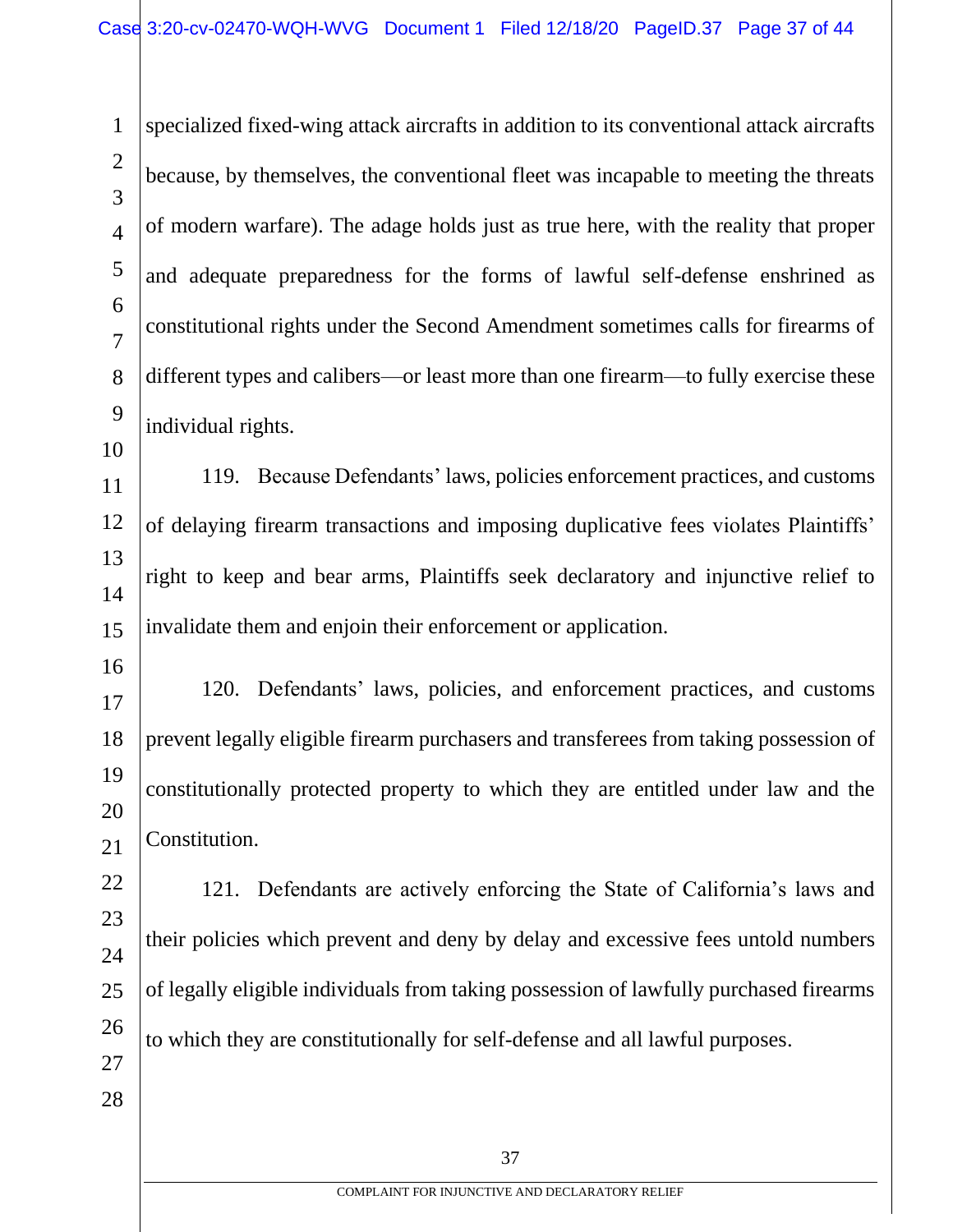1  $\mathcal{D}_{\mathcal{L}}$ 3 4 5 6 7 8 9 10 11 122. Defendants carve out numerous exceptions to their laws, policies, practices, and customs imposing delays on the acquisition and possession of arms. These same exemptions are not available to all responsible, legally eligible Californians who are constitutionally entitled to acquire and possess firearms. Defendants allow over a dozen categories of government-favored people to freely exercise the right to acquire and take possession of arms without being subject to delays or subjecting the transferee or licensee to criminal liability or the risk of arrest and prosecution.

12 13 14 15 16 123. For example, these exemptions extend to "[a]ny motion picture, television, or video production company or entertainment or theatrical company whose production by its nature involves the use of a firearm." Penal Code §  $27353(b)(6)$ .

18 19 20 21 22 124. Like the regulatory regime that failed constitutional muster in *Greater New Orleans Broad. Ass'n, Inc. v. United States*, 527 U.S. 173 (1999), Defendants' laws, polices, enforcement practices, and customs are "so pierced by exemptions and inconsistencies that [they] cannot hope to exonerate [them]." *Id*. at 190.

17

23 24 25 26 27 28 125. The State's interests certainly cannot and do not take priority over the Constitution's textual enshrinement of a fundamental right that "elevates above all other interests the right of law-abiding, responsible citizens to use arms in defense of hearth and home." *Heller,* 554 U.S. 570 at 635.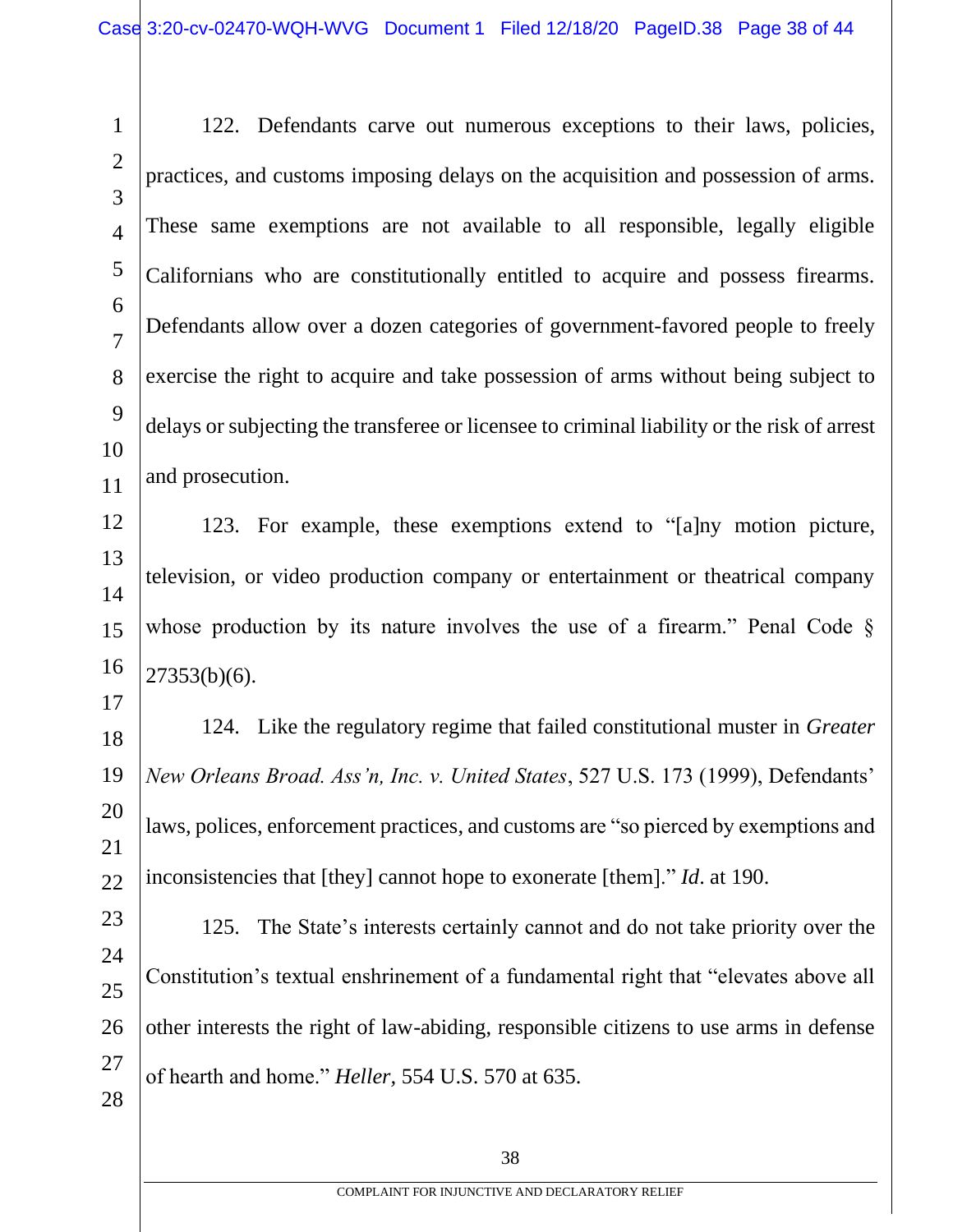1  $\mathcal{D}_{\mathcal{L}}$ 3 4 5 126. That the State of California and Defendants allow certain categories of government-favored people to freely exercise their right to bear arms without being subject to the purchase ban shows a governmental interest that is inconsistently pursued.

6

7 8 9 10 11 127. Especially in light of the numerous exemptions and allowances, the government's interests are not and cannot be a substantial interest for constitutional purposes. This inconsistent treatment among similarly situated individuals also demonstrates a lack of tailoring in the government's restrictions.

12 13 14 15 16 17 18 19 128. Unlike those categories of exempt individuals, Individual Plaintiffs and other Californians like them, including many of Institutional Plaintiffs' members and supporters as well as Retailer Plaintiffs' customers, have been and will continue to be subject to Defendants' laws, policies, enforcement practices, and customs, which deny access to, exercise of, and violates their right to keep and bear arms, including but not limited to the core right to immediate self-defense in case of confrontation.

20 21 22 129. Defendants' laws and enforcement policies, practices, and customs challenged herein are not longstanding or presumptively lawful.

23 24

25

130. Defendants' laws and enforcement policies, practices, and customs have no basis in our Nation's history and traditions.

26 27 28 131. Defendants' laws and enforcement policies, practices, and customs preventing legally eligible individuals from taking possession of and purchasing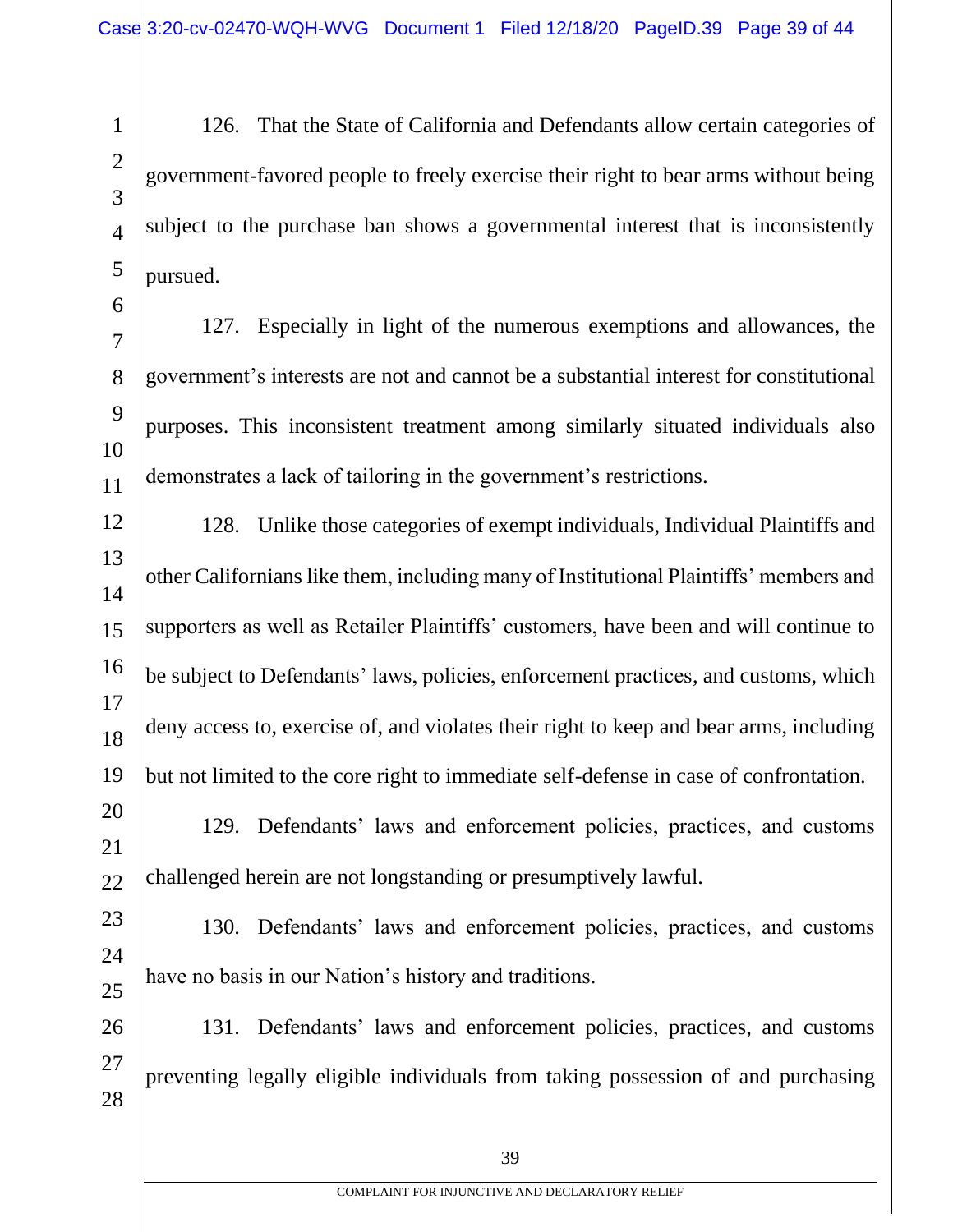firearms violates the enumerated, fundamental, individual right to keep and bear arms.

 132. Defendants have and will continue to enforce their laws, policies, practices, and customs against Plaintiffs and similarly situated persons.

 133. Plaintiffs reasonably fear that Defendants will enforce against them their laws and related enforcement policies, practices, and customs.

 134. Plaintiffs thus seek declaratory, preliminary, and permanent injunctive relief, and this action involves matters of substantial public interest.

 135. Defendants' laws, policies, enforcement practices, and customs violate the right to keep and bear arms protected under the Second and Fourteenth Amendments to the United States Constitution.

 136. Defendants' laws, policies, practices, customs, and ongoing enforcement against the Individual Plaintiffs, the Institutional Plaintiffs' members, the Retailer Plaintiffs and their customers, and similarly situated members of the public, which violate the rights of Plaintiffs, Plaintiffs' members and customers, and similarly situated members of the public, are thus causing injury and damage actionable under 42 U.S.C. § 1983.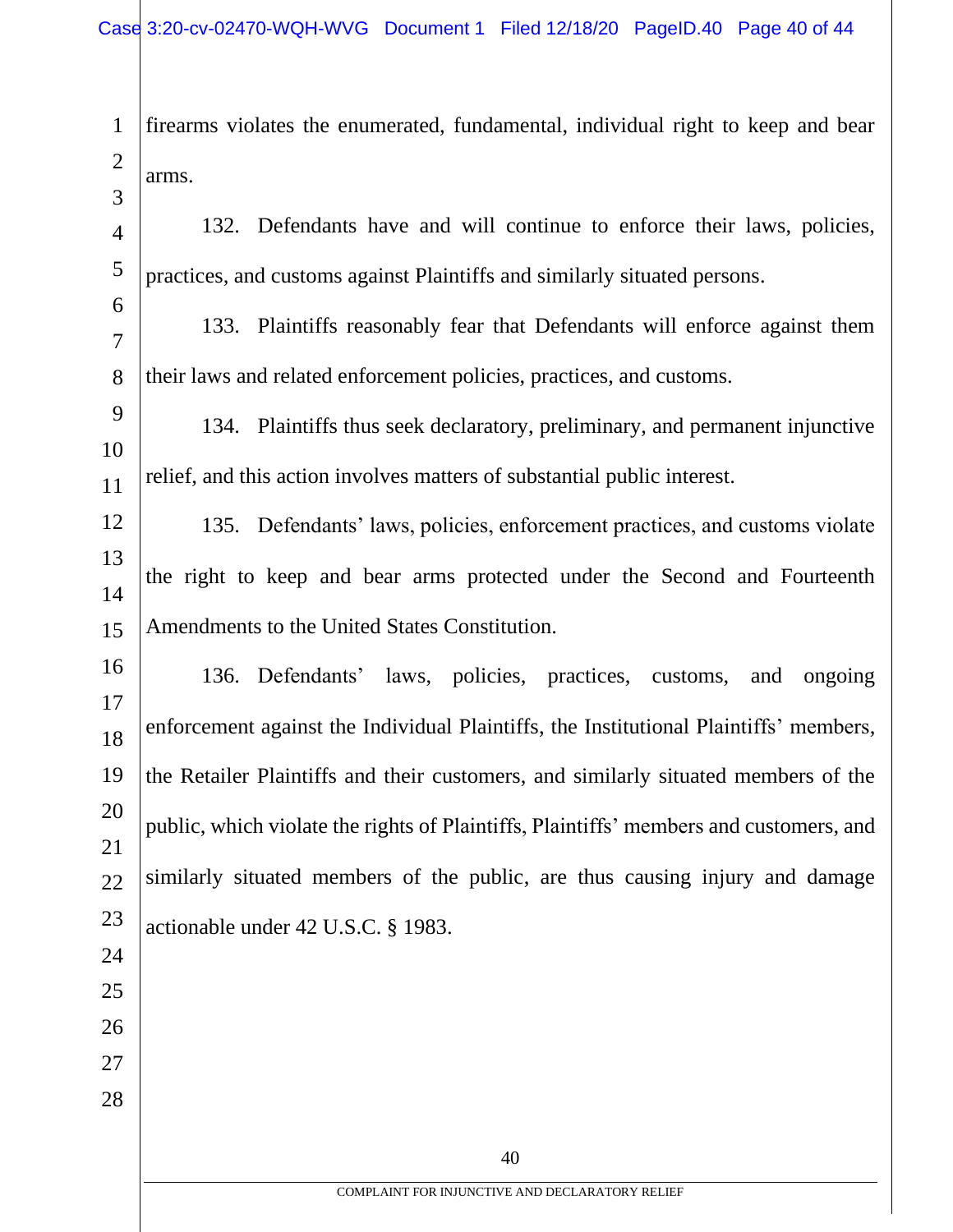1  $\mathfrak{D}$ 3 4 5 6 7 8 9 10 11 12 13 14 15 16 17 18 19 **COUNT TWO DEPRIVATION OF CIVIL RIGHTS EQUAL PROTECTION U.S. CONST., AMEND. XIV, 42 U.S.C. § 1983** 137. Plaintiffs incorporate herein by reference the foregoing paragraphs as if fully set forth herein. 138. Defendants' laws, policies, enforcement practices, and customs allow some individuals, including "[a]ny motion picture, television, or video production company or entertainment or theatrical company whose production by its nature involves the use of a firearm," to acquire more than one handgun, and on and after July 1, 2021, semiautomatic, centerfire rifles and handguns, in any 30-day period, but deny the same to other legally eligible individuals, like Individual Plaintiffs and those similarly situated to them, who seek to acquire firearms in exercise of their fundamental right to keep and bear arms for lawful purposes including but not limited to self-defense, proficiency, competition, sport, and hunting. 139. Defendants' laws, policies, enforcement practices, and customs favor

20 21 22 23 24 25 26 some classes of individuals, such as those who seek to acquire firearms for entertainment purposes, and disfavor other typical law-abiding individuals who seek to acquire firearms for constitutionally protected lawful purposes, including but not limited to self-defense, proficiency, competition, sport, and hunting.

27 28 140. Defendants' laws, policies, enforcement practices, and customs are arbitrary, capricious, irrational, and make constitutionally unjustifiable distinctions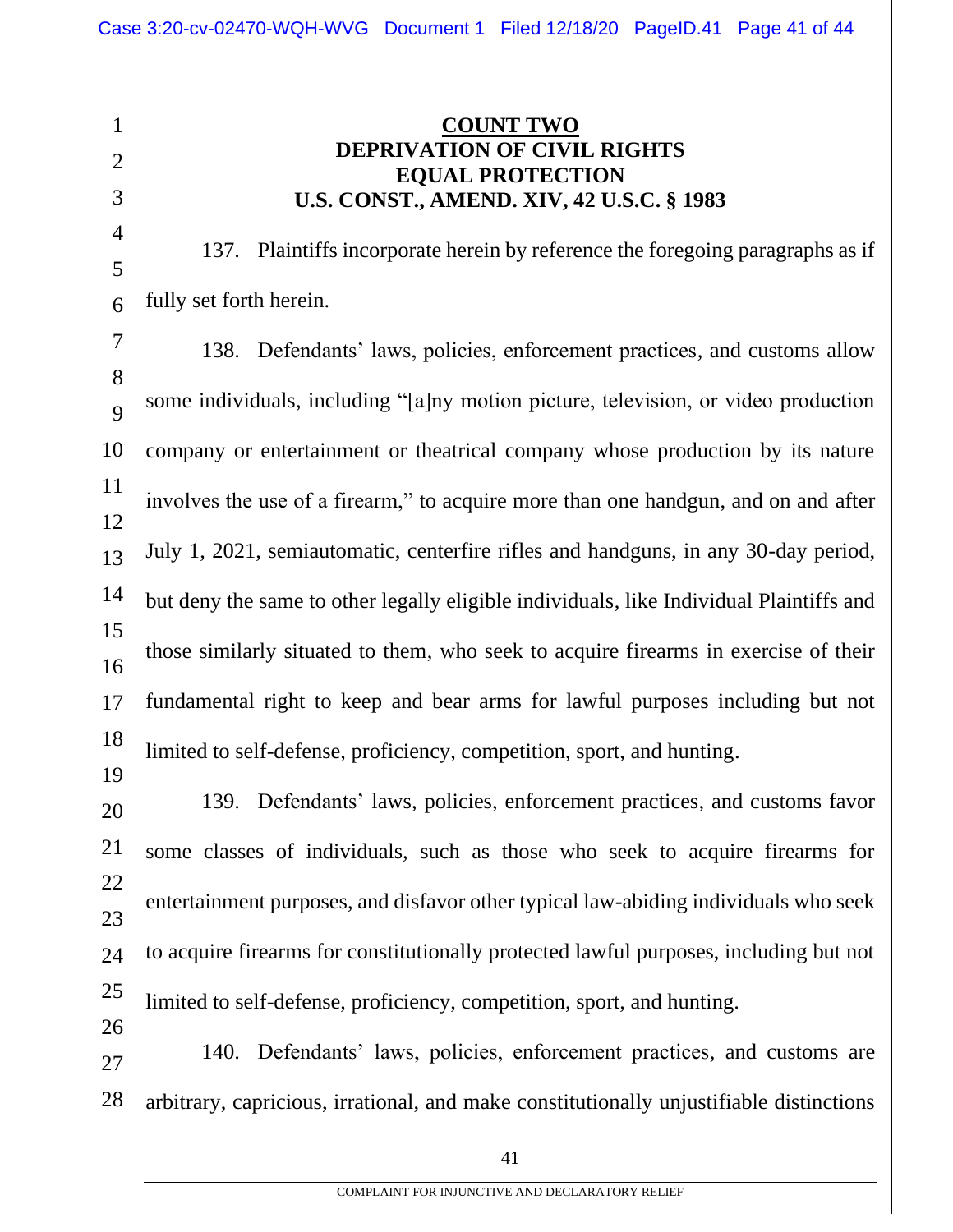1 2 3 4 between those individuals whom Defendants allow to acquire more than one firearm in any 30-day period and other law-abiding individuals, like Individual Plaintiffs, and those similarly situated to them, whom they do not.

- 5 6 7 141. No legitimate—much less compelling—state interest exists in establishing this arbitrarily disparate treatment.
- 8 9 142. Defendants' laws, policies, enforcement practices, and customs violate the Fourteenth Amendment's Equal Protection Clause.

11 12 13 14 15 16 17 18 143. Defendants' laws, policies, practices, customs, and ongoing enforcement against the Individual Plaintiffs, the Institutional Plaintiffs' members, the Retailer Plaintiffs and their customers, and similarly situated members of the public, which violate the rights of Plaintiffs, Plaintiffs' members and customers, and similarly situated members of the public, are thus causing injury and damage actionable under 42 U.S.C. § 1983.

19

10

20 21

## **PRAYER FOR RELIEF**

WHEREFORE, Plaintiffs pray for the following relief:

22 23 24 25 26 27 28 1. A declaratory judgment that Defendants' laws and enforcement policies, practices, customs, and actions individually and collectively prevent Plaintiffs, Plaintiffs' members and customers, and similarly situated individuals not prohibited from possessing and acquiring firearms, from applying for, purchasing, and taking possession of more than one handgun and/or semiautomatic, centerfire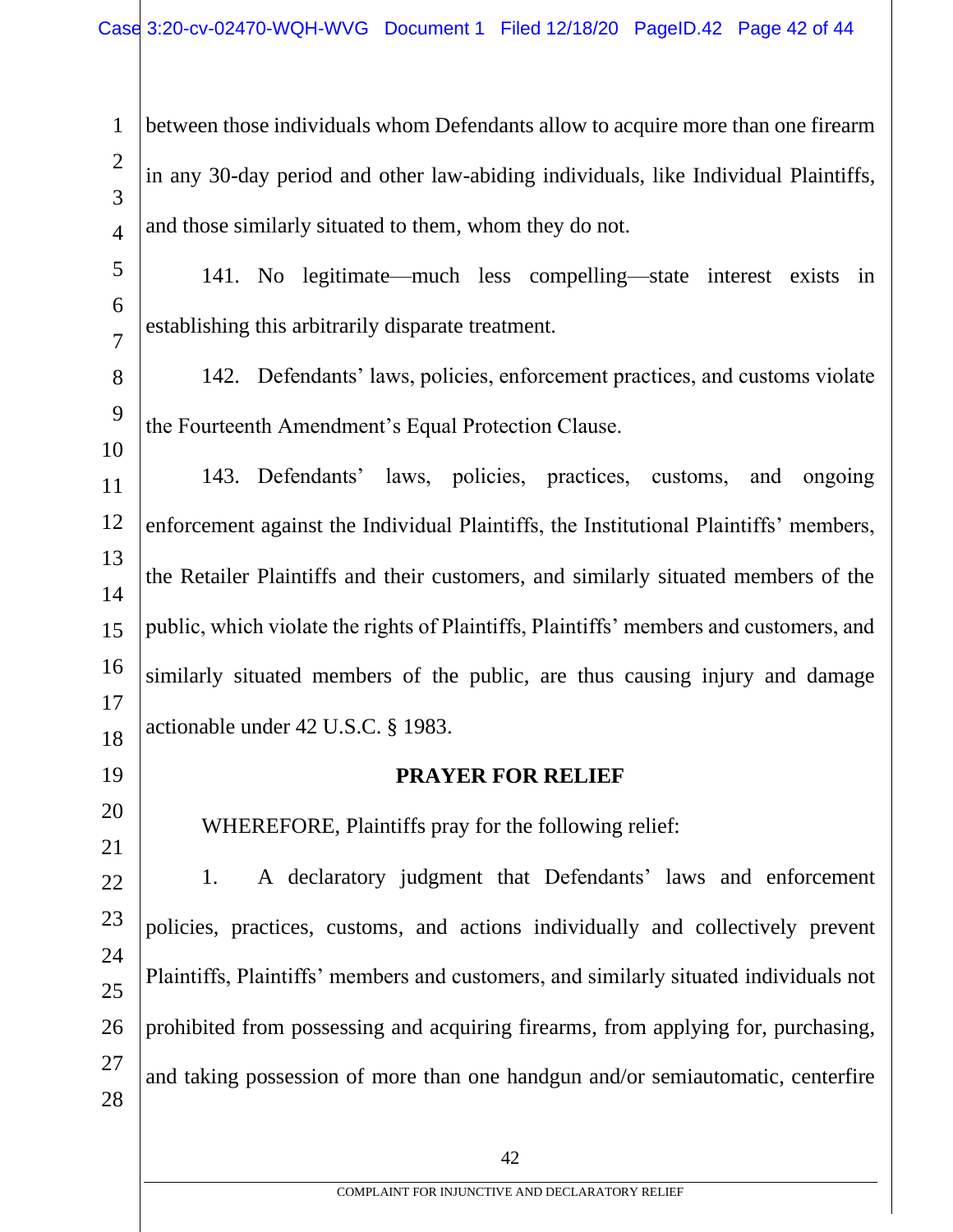2 3

1

rifle in any 30-day period violate the right to keep and bear arms protected under the Second and Fourteenth Amendments to the United States Constitution;

- 4 5 6 7 8 9 10 11 12 2. A declaratory judgment that Defendants' laws and enforcement policies, practices, customs, and actions individually and collectively treat Plaintiffs, Plaintiffs' members and customers, and similarly situated individuals not prohibited from possessing and acquiring firearms, differently than similarly situated individuals who are not likewise restricted from applying for, purchasing, and taking possession of more than one handgun and/or semiautomatic, centerfire rifle in a 30 day period, in violation of the Fourteenth Amendment's Equal Protection Clause;
- 13 14 15 16 17 18 19 20 21 22 23 3. A preliminary and permanent injunction restraining Defendants and their officers, agents, servants, employees, all persons in concert or participation with them, and all who have notice of the injunction, from enforcing Defendants' laws and enforcement policies, practices, customs, and actions that individually and collectively prevent Plaintiffs, Plaintiffs' members and customers, and similarly situated individuals not prohibited from possessing and acquiring firearms, from applying for, purchasing, and taking possession of more than one handgun and/or semiautomatic, centerfire rifle in a 30-day period;
- 24 25 26 27 28 4. All other and further legal and equitable relief, including injunctive relief, against Defendants as necessary to effectuate the Court's judgment, and/or as the Court otherwise deems just and equitable; and,